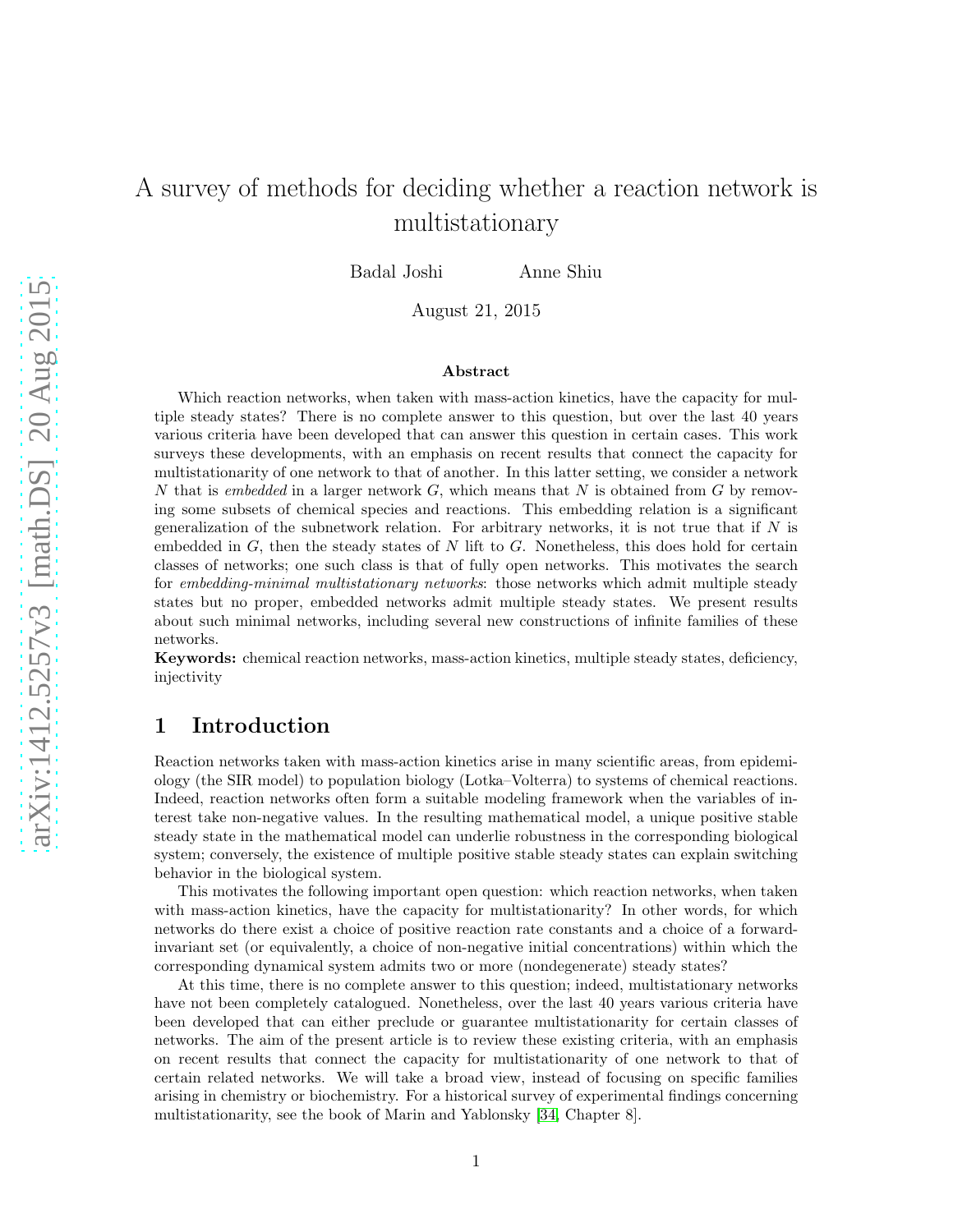Among the criteria mentioned above for precluding multistationarity are the injectivity criterion [\[9\]](#page-19-0) and the deficiency zero and deficiency one theorems [\[19\]](#page-20-0). However, failing both the injectivity criterion and the conditions of the deficiency theorems is not sufficient for admitting multiple steady states. An instance of such a network is the following:

$$
B \leftrightarrows 0 \leftrightarrows A \qquad 3A + B \to 2A + 2B
$$

(For readers familiar with the literature, this network has deficiency one, and each of the two linkage classes have deficiency zero, so neither the deficiency zero nor deficiency one theorems applies. Also, the injectivity criterion fails.) For this network, a simple calculation rules out multiple steady states, or the deficiency one algorithm can be applied to reach the same conclusion.

A somewhat more complicated example is the following:

$$
0 \leftrightarrows A \qquad 0 \leftrightarrows B \qquad 0 \leftrightarrows C
$$
  

$$
2A \leftrightarrows A + B \qquad A + C \leftrightarrows B + C
$$

In this case, the injectivity criterion fails, and the network has deficiency two – which implies that the deficiency theorems do not apply, nor does the deficiency one algorithm. Nevertheless, the advanced deficiency algorithm rules out multistationarity in this case.

By way of comparison, consider the next network:

$$
0 \leftrightarrows A \qquad 0 \leftrightarrows B \qquad 0 \leftrightarrows C
$$
  

$$
2A \leftrightarrows A + B \qquad A + B \leftrightarrows B + C
$$

where the only change from the previous network is that the complex  $A+C$  in the last reaction has been replaced by the complex  $A + B$ . This time we find that the network does admit multiple steady states, because (1) it contains outflow reactions (such as  $A \rightarrow 0$ ) for all three chemical species  $(A, B, C)$ , and  $(2)$  a so-called "CFSTR atom of multistationarity" network, namely,  $\{0 \leq A, 0 \leq B, 0 \leq C, B \to A + B, 2A \to A + B\}$  is "embedded" in the network (see Theorem [4.5](#page-8-0) and Corollary [5.2\)](#page-12-0).

Concerning more complicated networks, how can we assess multistationarity? In order to address this question, some recent work including our own has adopted the following strategy: instead of working with a specific network, can we relate the properties of two or more networks? Specifically, does a (large) network inherit some properties (such as multistationarity) of certain simpler related networks?

This question is intimately connected with and motivated by the problem of model choice (cf. [\[23\]](#page-20-1)). A biological system displays a myriad of interactions among its components which take place at a wide variety of temporal scales. A good modeling design involves critical decisions about which components to incorporate within the model and which ones can be safely left out. In turn, any such decision about inclusion and exclusion of features is guided by the properties that the modeler is interested in examining as the model output, be it stability, multistationarity, oscillations, chaos, or some other behavior.

Within a cell, a huge array of chemical species might interact with each other in a variety of ways. In this setting, suppose a model consists of a set of chemical reactions including one of the form  $A + B \rightarrow 2C$ ; at least three major implicit assumptions typically underlie this choice of model:

- 1. The presence or absence of other chemical species, besides A, B and C, does not affect the rate of the reaction in which  $A$  and  $B$  combine to produce two molecules of  $C$ . However, future work may invalidate this assumption if further experimentation reveals that the reaction occurs only in the presence of an enzyme  $E$ , and thus the true chemical process is more accurately represented by one or more reactions involving E, such as  $A + B + E \rightarrow$  $2C + E$ .
- 2. The chemical reactions that are included in the model are the only ones that are necessary to produce the dynamical range of behaviors under study, and inclusion of additional reactions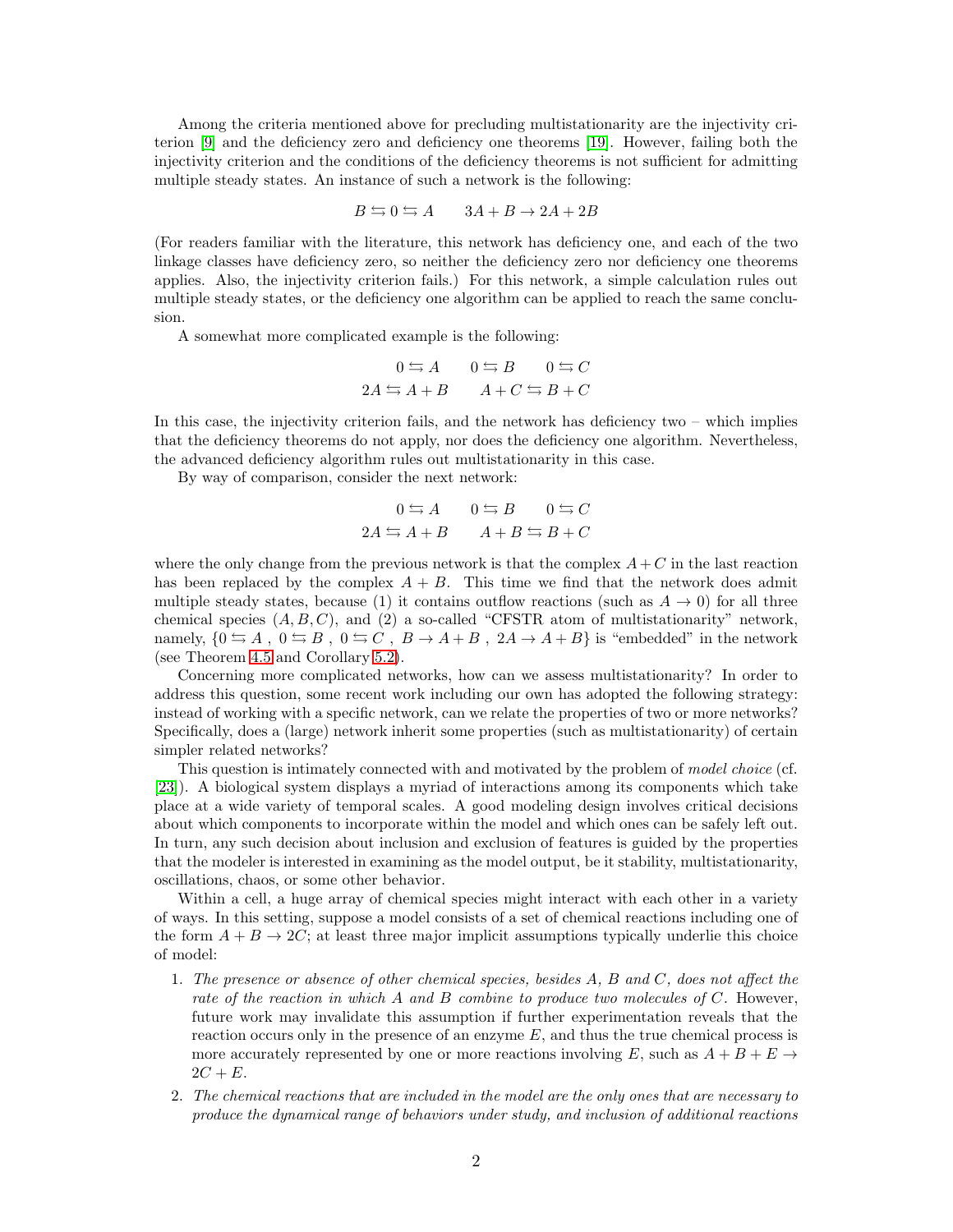will not significantly affect this dynamical repertoire. Of course, it may turn out that species A participates in an as-yet-unreported set of reactions involving a new substrate  $F$ , thus causing A to be sequestered (and thus unavailable) for the original reaction  $A + B \rightarrow 2C$ when the substrate  $F$  is introduced into the reaction vessel or cell.

3. At the time scale of interest, the reaction  $A + B \rightarrow 2C$  is a one-step reaction, in other words, there are no intermediate complexes that form as a molecule of A combines with a molecule of  $B$  to yield two molecules of  $C$ , and if any such intermediates do form, the time scale at which the intermediate species exist is much shorter than the time scale at which the species A, B, and C are stable. For instance, the reaction  $A + B \rightarrow 2C$ , when modeled at a finer temporal scale may be instead  $A + B \leftrightarrows AB \rightarrow 2C$ .

Of course, assumptions such as these ones are unavoidable because biological processes tend to be quite complex, and even if the underlying mechanisms are known to a high level of detail, modeling every known feature is unrealistic. Indeed, underlying all modeling effort is an appeal to an implicit, redeeming principle that certain properties of the system are likely to be invariant to the level of detail included in the problem, once certain essential ingredients are incorporated into the model.

In this article, we explore the validity of this implicit assumption by probing it closely in the case of multistationarity of reaction networks: how accurately are the system dynamics reflected by our choice of which reactions, species, and complexes are included in the model? Can the number of steady states increase with the inclusion of more reactions or species? Can multistationarity be destroyed by increasing the level of detail included in the description of the model? Do the number of intermediate complexes (representing, for instance, various forms of an enzyme-substrate complex) in a model affect multistationarity? We take up these questions and describe some results in this direction.

This article is organized as follows. Section [2](#page-2-0) introduces chemical reaction networks and the dynamical systems they define. Section [3](#page-5-0) reviews existing criteria pertaining to the capacity of a given network for multistationarity. In Sections [4](#page-7-0)[–5,](#page-11-0) we recall what it means for one network to be "embedded" in another, give some properties of this relation, and review existing criteria for when multiple steady states can be lifted from an embedded network. In Sections [6–](#page-13-0) [7,](#page-17-0) we demonstrate the existence of infinitely many embedding-minimal multistationary and multistable networks. Finally, a discussion appears in Section [8.](#page-17-1)

## <span id="page-2-0"></span>2 Background

In this section we recall how a chemical reaction network gives rise to a dynamical system.

We begin with an example of a *chemical reaction:*  $A+B \to 3A+C$ . In this reaction, one unit of chemical species A and one of B react to form three units of A and one of C. The reactant  $A + B$  and the product  $3A + C$  are called *complexes*. The concentrations of the three species, denoted by  $x_A$ ,  $x_B$ , and  $x_C$ , will change in time as the reaction occurs. Under the assumption of mass-action kinetics, species  $A$  and  $B$  react at a rate proportional to the product of their concentrations, where the proportionality constant is the reaction rate constant  $\kappa$ . Noting that the reaction yields a net change of two units in the amount of  $A$ , we obtain the first differential equation in the following system, and the other two arise similarly:

$$
\frac{d}{dt}x_A = 2\kappa x_A x_B
$$

$$
\frac{d}{dt}x_B = -\kappa x_A x_B
$$

$$
\frac{d}{dt}x_C = \kappa x_A x_B.
$$

A chemical reaction network consists of finitely many reactions. The mass-action differential equations that a network defines are comprised of a sum of the monomial contribution from the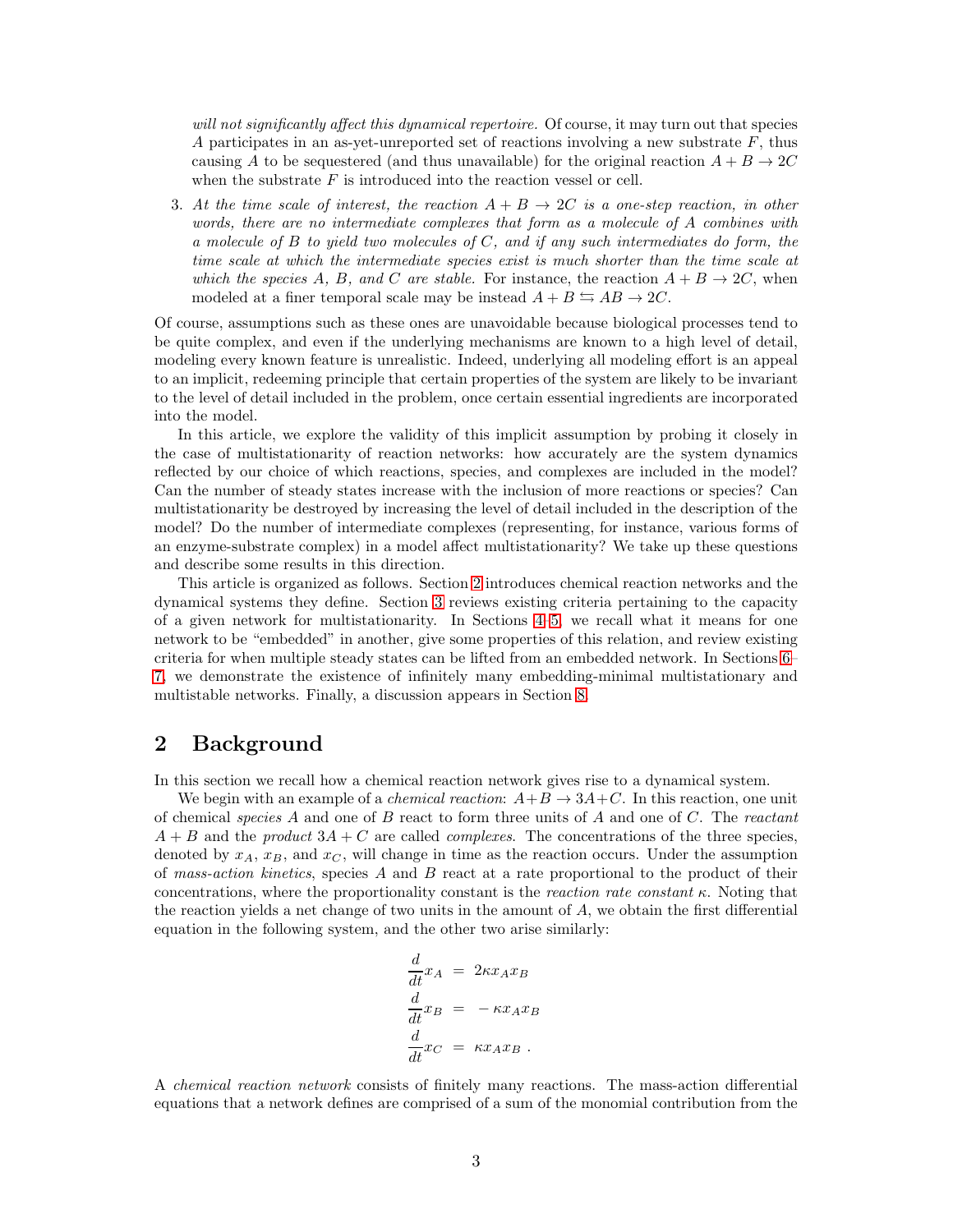reactant of each chemical reaction in the network; these differential equations will be defined in equation [\(2\)](#page-3-0).

#### 2.1 Chemical reaction systems

We now provide precise definitions.

**Definition 2.1.** A chemical reaction network  $G = (\mathcal{S}, \mathcal{C}, \mathcal{R})$  consists of three finite sets:

- 1. a set of chemical species  $S = \{A_1, A_2, \ldots, A_s\},\$
- 2. a set  $\mathcal{C} = \{y_1, y_2, \ldots, y_p\}$  of complexes (finite nonnegative-integer combinations of the species), and
- 3. a set of reactions, which are ordered pairs of the complexes:  $\mathcal{R} \subseteq \mathcal{C} \times \mathcal{C}$ .

Throughout this work, the integer unknowns  $p$ ,  $s$ , and  $r$  denote the numbers of complexes, species, and reactions, respectively. Writing the *i*-th complex as  $y_{i1}A_1 + y_{i2}A_2 + \cdots + y_{is}A_s$ (where  $y_{ij} \in \mathbb{Z}_{\geq 0}$  for  $j = 1, 2, ..., s$ ), we introduce the following monomial:

$$
x^{y_i} := x_1^{y_{i1}} x_2^{y_{i2}} \cdots x_s^{y_{is}}.
$$

For example, the two complexes in the reaction  $A + B \rightarrow 3A + C$  considered earlier give rise to the monomials  $x_A x_B$  and  $x_A^3 x_C$ , which determine the vectors  $y_1 = (1, 1, 0)$  and  $y_2 = (3, 0, 1)$ . These vectors define the rows of a  $p \times s$ -matrix of nonnegative integers, which we denote by  $Y = (y_{ij})$ . Next, the unknowns  $x_1, x_2, \ldots, x_s$  represent the concentrations of the s species in the network, and we regard them as functions  $x_i(t)$  of time t.

For a reaction  $y_i \rightarrow y_j$  from the *i*-th complex to the *j*-th complex, the *reaction vector*  $y_j - y_i$ encodes the net change in each species that results when the reaction takes place. We associate to each reaction a positive parameter  $\kappa_{ij}$ , the rate constant of the reaction. In this article, we will treat the rate constants  $\kappa_{ij}$  as positive unknowns in order to analyze the entire family of dynamical systems that arise from a given network as the  $\kappa_{ij}$ 's vary.

A network can be viewed as a directed graph whose nodes are complexes and whose edges correspond to the reactions. A linkage class is a connected component of the directed graph: the complexes  $y$  and  $y'$  belong to the same linkage class if and only if there is a sequences of complexes  $(y_0 := y, y_1, \ldots, y_{n-1}, y_n := y')$  such that either  $y_i \to y_{i+1}$  or  $y_{i+1} \to y_i$  is a reaction for all  $0 \leq i \leq n-1$ . A network is said to be *weakly reversible* if every connected component of the network is strongly connected. A reaction  $y_i \to y_j$  is *reversible* if its reverse reaction  $y_j \to y_i$ is also in  $\mathcal{R}$ ; these reactions may be depicted as  $y_i \rightleftharpoons y_j$ .

The *stoichiometric matrix*  $\Gamma$  is the  $s \times r$  matrix whose k-th column is the reaction vector of the k-th reaction i.e., it is the vector  $y_j - y_i$  if k indexes the reaction  $y_i \to y_j$ . The reaction *matrix* is the negative of the transpose,  $-\Gamma^t \in \mathbb{Z}^{r \times s}$ , and the *reactant* (source) matrix is the  $r \times s$  matrix whose k-th row is  $y_i$  if k indexes the reaction  $y_i \to y_j$ .

The choice of kinetics is encoded by a locally Lipschitz function  $R: \mathbb{R}^s_{\geq 0} \to \mathbb{R}^r$  that encodes the reaction rates of the r reactions as functions of the s species concentrations. The reaction *kinetics system* defined by a reaction network G and reaction rate function R is given by the following system of ODEs:

<span id="page-3-1"></span><span id="page-3-0"></span>
$$
\frac{dx}{dt} = \Gamma \cdot R(x) \tag{1}
$$

For mass-action kinetics, which is the setting of this paper, the coordinates of R are  $R_k(x)$  =  $\kappa_{ij}x^{y_i}$ , if k indexes the reaction  $y_i \to y_j$ . A *chemical reaction system* refers to the dynamical system [\(1\)](#page-3-1) arising from a specific chemical reaction network  $(S, \mathcal{C}, \mathcal{R})$  and a choice of rate parameters  $(\kappa_{ij}^*) \in \mathbb{R}_{\geq 0}^r$  (recall that r denotes the number of reactions) where the reaction rate function  $R$  is that of mass-action kinetics. Specifically, the mass-action ODEs are the following:

$$
\frac{dx}{dt} = \sum_{y_i \to y_j \text{ is in } \mathcal{R}} \kappa_{ij} x^{y_i} (y_j - y_i) =: f_{\kappa}(x) , \qquad (2)
$$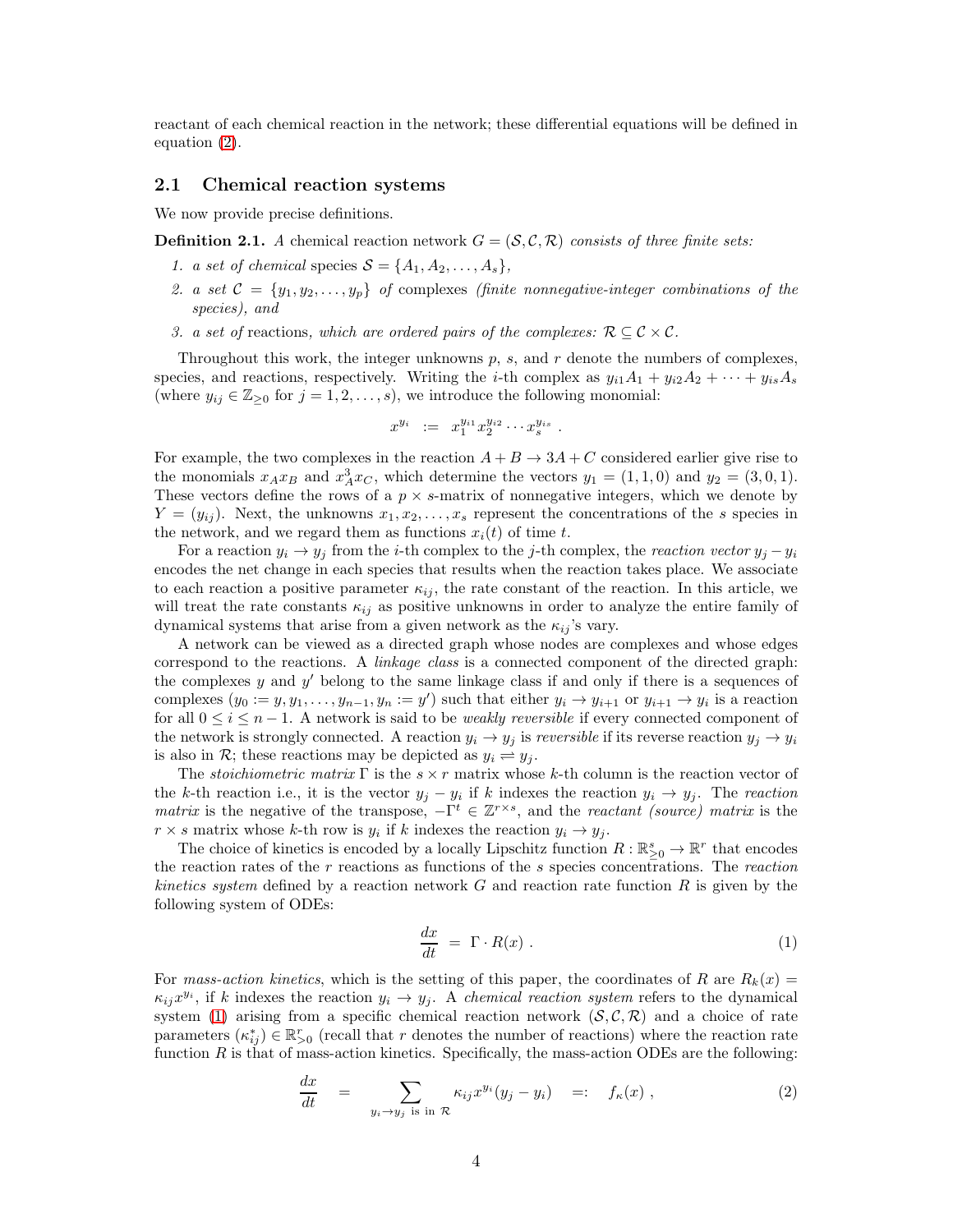The *stoichiometric subspace* is the vector subspace of  $\mathbb{R}^s$  spanned by the reaction vectors  $y_j - y_i$ , and we will denote this space by S:

<span id="page-4-0"></span>
$$
S := \mathbb{R}\{y_j - y_i \mid y_i \to y_j \text{ is in } \mathcal{R}\}.
$$
 (3)

Note that in the setting of [\(1\)](#page-3-1), one has  $S = \text{im}(\Gamma)$ . For the network consisting of the single reaction  $A + B \rightarrow 3A + C$ , we have  $y_2 - y_1 = (2, -1, 1)$ , which means that with each occurrence of the reaction, two units of  $A$  and one of  $C$  are produced, while one unit of  $B$  is consumed. This vector  $(2, -1, 1)$  spans the stoichiometric subspace S for the network. Note that the vector  $\frac{dx}{dt}$  in [\(1\)](#page-3-1) lies in S for all time t. In fact, a trajectory  $x(t)$  beginning at a positive vector  $x(0) = x^0 \in \mathbb{R}^s_{>0}$  remains in the *stoichiometric compatibility class*, which we denote by

$$
\mathcal{P} := (x^0 + S) \cap \mathbb{R}^s_{\geq 0} , \qquad (4)
$$

for all positive time. In other words, this set is forward-invariant with respect to the dynamics  $(1)$ .

A steady state of a reaction kinetics system [\(1\)](#page-3-1) is a nonnegative concentration vector  $x^* \in$  $\mathbb{R}^s_{\geq 0}$  at which the ODEs [\(1\)](#page-3-1) vanish:  $f_{\kappa}(x^*) = 0$ . A steady state  $x^*$  is nondegenerate if  $\overline{\text{Im}}(df_{\kappa}(x^*)) = S.$  (Here,  $df_{\kappa}(x^*)$  is the Jacobian matrix of  $f_{\kappa}$  at  $x^*$ .) A nondegenerate steady state is exponentially *stable* if each of the  $\sigma := \dim S$  nonzero eigenvalues of  $df_{\kappa}(x^*)$ , viewed over the complex numbers, has negative real part. Also, we distinguish between *positive steady* states  $x^* \in \mathbb{R}^s_{>0}$  and boundary steady states  $x^* \in (\mathbb{R}^s_{\geq 0} \setminus \mathbb{R}^s_{>0})$ . A system is multistationary (or *admits multiple steady states*) if there exists a stoichiometric compatibility class  $\mathcal{P}$  with two or more positive steady states. In the setting of mass-action kinetics, a network may admit multistationarity for all, some, or no choices of positive rate constants  $\kappa_{ij}$ ; if such rate constants exist, then we say that the network itself is has the capacity for multistationarity or, for short, is multistationary. One focus of this work is on the following open question:

#### Problem 2.2. Which reaction networks are multistationary?

This question is difficult in general: assessing whether a given network is multistationary means determining if the parametrized family of polynomial systems arising from the massaction ODEs [\(1\)](#page-3-1) ever admits two or more positive solutions. Section [3](#page-5-0) will describe results for certain families of networks, and Section [8](#page-17-1) provides an outlook on future progress on this question.

#### 2.2 The deficiency of a chemical reaction network

The deficiency  $\delta$  of a reaction network is an important invariant. For a reaction network, recall that  $p$  denotes the number of complexes. Also, let  $l$  denote the number of linkage classes (connected components, as defined earlier). All networks considered in this article have the property that each linkage class contains a unique terminal strong linkage class, i.e. a maximal strongly connected subgraph in which there are no reactions from a complex in the subgraph to a complex outside the subgraph. In this case, Feinberg showed that the deficiency of the network can be computed in the following way:

$$
\delta \ := \ p - l - \dim(S) \ ,
$$

where  $S$  denotes the stoichiometric subspace  $(3)$ . Note that in this case the deficiency depends only on the reaction network and not on the specific values of the rate constants. The deficiency of a reaction network is nonnegative because it can be interpreted as the dimension of a certain linear subspace [\[18\]](#page-20-2).

#### 2.3 Networks with flow reactions

Here we give some definitions pertaining to flow reactions (which in some settings may be interpreted as production and degradation).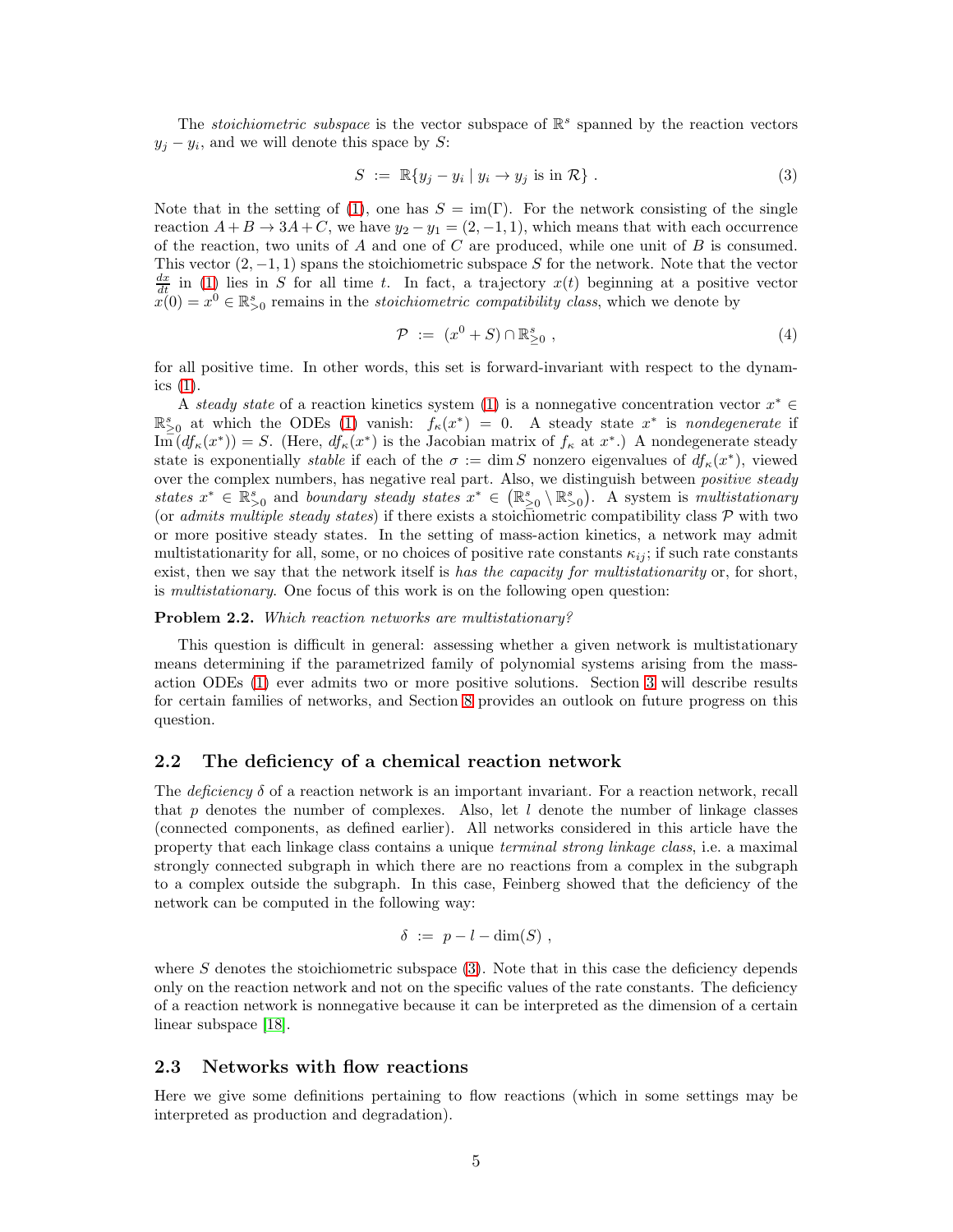- **Definition 2.3.** 1. A flow reaction contains only one molecule; such a reaction is either an inflow reaction  $0 \to X_i$  or an outflow reaction  $X_i \to 0$ . A non-flow reaction is any reaction that is not a flow reaction.
	- 2. A reaction network is a continuous-flow stirred-tank reactor network (CFSTR network) if it contains outflow reactions  $X_i \to 0$  for all species  $X_i$  of the network.
	- 3. A reaction network is fully open if it contains inflow reactions  $0 \to X_i$  and outflow reactions  $X_i \rightarrow 0$  for all species  $X_i$  of the network. (Thus, a fully open network is a CFSTR.)

*Notation.* The subnetwork of a network  $G$  consisting of the non-flow reactions of  $G$  will be called the non-flow subnetwork of G and denoted by  $G^{\circ}$ . Similarly, any reaction network  $G = \{S, \mathcal{C}, \mathcal{R}\}\$ is contained in a fully open network obtained by including all flow reactions; we call this the *fully open extension* of  $G$  and denote this CFSTR by

 $\widetilde{G} := \{ \mathcal{S}, \mathcal{C} \cup \mathcal{S} \cup \{0\}, \mathcal{R} \cup \{X_i \leftrightarrow 0\}_{X_i \in \mathcal{S}} \}.$ 

## <span id="page-5-0"></span>3 Precluding or guaranteeing multiple steady states

Broadly speaking, results for assessing multistationarity of a given network arise from two areas: deficiency theory and injectivity theory. This section surveys these results (see Table [1\)](#page-5-1). Additionally, many recent results relate the capacity for multistationarity of one network to that of another; these will be described in more depth in Section [4.1.](#page-8-1) We note that, for simplicity, many of the results we describe are not stated here in their strongest or most general form (for instance, some results hold for more general kinetics than mass-action); instead, we refer the interested reader to the original papers.

<span id="page-5-1"></span>

|                              | Precluding               | Guaranteeing      |                            |
|------------------------------|--------------------------|-------------------|----------------------------|
|                              | multistationarity        | multistationarity | <i>Both</i>                |
| Deficiency theory            | Theorems 3.1 and 3.2     |                   | Advanced deficiency and    |
|                              |                          |                   | higher deficiency theories |
| <i>Injectivity criterion</i> | Theorems 3.3 and 4.16    | Theorem 4.17      |                            |
| Using embedded networks      |                          |                   | Theorem 4.5                |
| Other approaches             | Monotone systems results |                   | See Section 3.3            |

Table 1: Results for precluding or guaranteeing multistationarity

#### 3.1 Deficiency theory

Chemical reaction network theory, initiated by Feinberg, Horn, and Jackson beginning in the 1970s, aims to analyze reaction networks independently of the choice of rate constants. One key area of progress is deficiency theory. Here we review how these results can be used to preclude multistationarity. For details, we refer to the review paper of Feinberg [\[19,](#page-20-0) §6]. The following two results are due to Feinberg.

<span id="page-5-2"></span>**Theorem 3.1** (Deficiency zero theorem). Deficiency-zero networks are not multistationary. Moreover:

- 1. Every zero-deficiency network that is weakly reversible admits a unique positive steady state (for any choice of rate constants), and this steady state is locally asymptotically stable.
- 2. Every zero-deficiency network that is not weakly reversible admits no positive steady states (for any choice of rate constants).

<span id="page-5-3"></span>Theorem 3.2 (Deficiency one theorem). Consider a reaction network G with linkage classes  $G_1, G_2, \ldots, G_l$ . Let  $\delta$  denote the deficiency of G, and let  $\delta_i$  denote the deficiency of  $G_i$ . Assume that: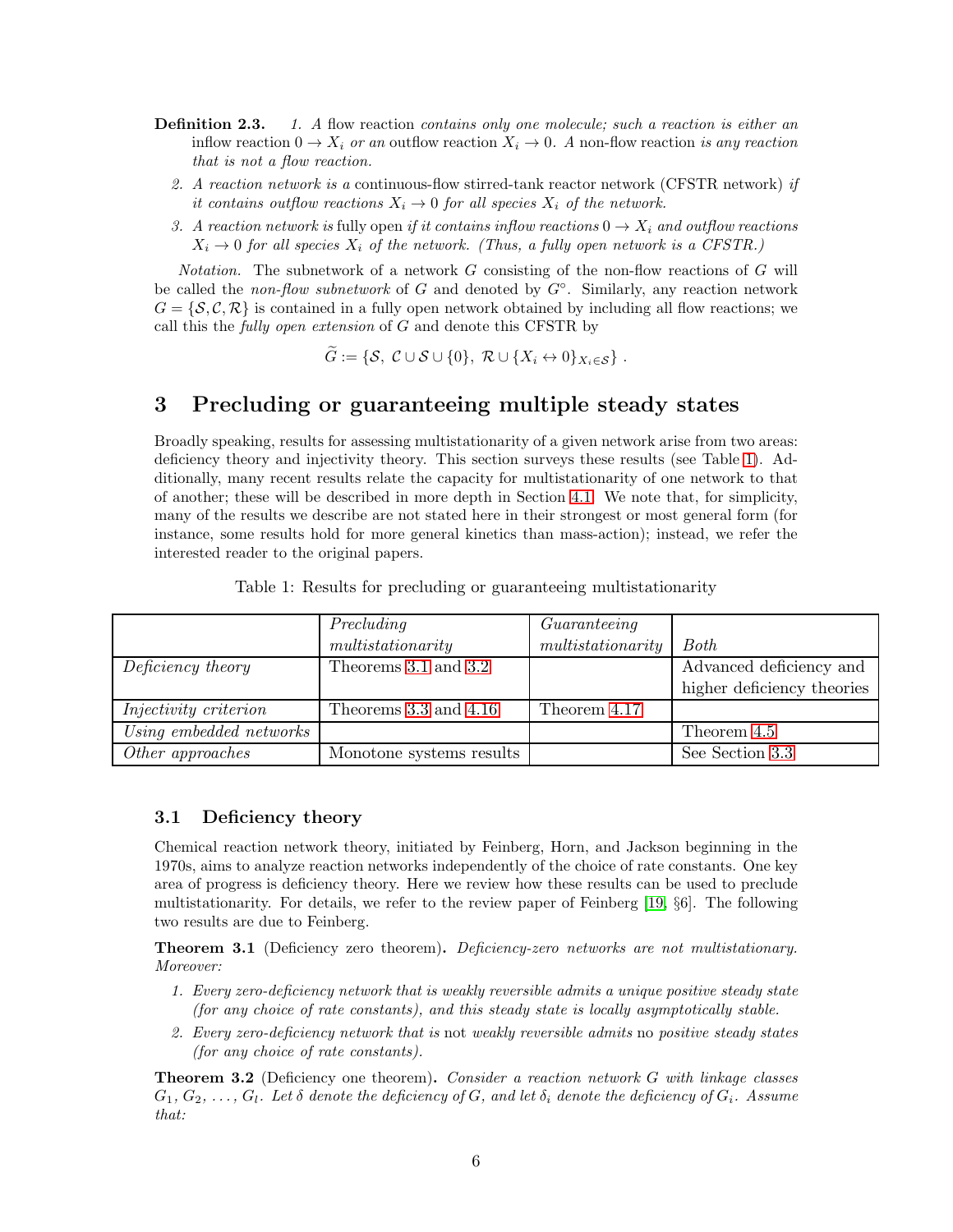1. each linkage class  $G_i$  has only one terminal strong linkage class,

2. 
$$
\delta_i \leq 1
$$
 for all  $i = 1, 2, ..., l$ , and

$$
\beta. \sum_{i=1}^{l} \delta_i = \delta.
$$

Then G is not multistationary.

Additionally, Ellison, Feinberg, and Ji developed advanced deficiency and higher deficiency theories (including the deficiency one and advanced deficiency algorithms) which in many cases can affirm that a given network admits multiple steady states or can rule out the possibility [\[16,](#page-20-3) [20,](#page-20-4) [29\]](#page-20-5). All of these deficiency-related results have been implemented in CRN Toolbox, freely available computer software developed by Feinberg, Ellison, Knight, and Ji [\[17\]](#page-20-6). For readers who have a particular network of interest of small to moderate size, we recommend exploring what the Toolbox can say about your network.

#### 3.2 The injectivity criterion

In [\[9\]](#page-19-0), Craciun and Feinberg introduced a criterion that guarantees that a reaction network does not admit multiple seady states. This test, which subsumed an earlier criterion of Schlosser and Feinberg [\[39\]](#page-21-1), is applicable even when the deficiency zero and deficiency one theorems are not, so this approach is complementary to the results from deficiency theory.

The criterion arises from the following basic observation: letting  $f_k(x)$  denote the mass-action ODEs [\(2\)](#page-3-0) arising from a network and rate constants  $\kappa = (\kappa_{ij})$ , a sufficient condition to rule out multiple steady states is if the restricted map  $f_{\kappa}|_{\mathcal{P}} : \mathcal{P} \to S$  is injective for all  $\kappa$  and all stoichiometric compatibility classes  $P$ . Such a network is said to be *injective* or to pass the injectivity criterion (also called the Jacobian criterion).

The next result summarizes the contributions of many works that extended and gave equivalent formulations of the injectivity criterion. We let  $\sigma(x) \in \{+, -, 0\}^n$  denote the sign vector of  $x \in \mathbb{R}^n$ . Also, for an  $m \times n$  matrix M and nonempty subsets  $I \subseteq \{1, 2, ..., m\}$  and  $J \subseteq \{1, 2, \ldots, n\}$ , we let  $M_{I,J}$  denote the submatrix of M formed by the rows indexed by I and columns indexed by J.

<span id="page-6-0"></span>**Theorem 3.3** (Injectivity criterion  $[5, 9, 10, 11, 12, 29, 40, 43, 36]$  $[5, 9, 10, 11, 12, 29, 40, 43, 36]$  $[5, 9, 10, 11, 12, 29, 40, 43, 36]$  $[5, 9, 10, 11, 12, 29, 40, 43, 36]$  $[5, 9, 10, 11, 12, 29, 40, 43, 36]$  $[5, 9, 10, 11, 12, 29, 40, 43, 36]$  $[5, 9, 10, 11, 12, 29, 40, 43, 36]$  $[5, 9, 10, 11, 12, 29, 40, 43, 36]$  $[5, 9, 10, 11, 12, 29, 40, 43, 36]$ ). Let G be a reaction network with stoichiometric matrix  $\Gamma \in \mathbb{Z}^{s \times r}$ , reactant matrix  $M \in \mathbb{Z}_{\geq 0}^{r \times s}$ , and stoichiometric subspace  $S = \text{im}(\Gamma)$ . Let  $f_{\kappa}(x) := \Gamma \cdot R(x)$  denote the mass-action  $\overline{ODEs}$  [\(2\)](#page-3-0) arising from G and rate constants  $\kappa = (\kappa_{ij}) \in \mathbb{R}^r_+$ . Then, the following are equivalent:

- For all  $\kappa \in \mathbb{R}_+^r$  and all stoichiometric compatibility classes  $\mathcal{P}$ , the map  $f_{\kappa}|_{\mathcal{P}} : \mathcal{P} \to S$  is injective.
- For all  $\kappa \in \mathbb{R}_+^r$  and all  $x \in \mathbb{R}_+^s$ , the Jacobian matrix of  $f_{\kappa}(x)$  with respect to x is injective on S.
- For all subsets  $I \subseteq \{1, 2, ..., s\}$  and  $J \subseteq \{1, 2, ..., r\}$  of size equal to the rank of  $\Gamma$ , the product  $\det(\Gamma_{I,J}) \cdot \det(M_{J,I})$  either is zero or has the same sign as all other nonzero such products, and moreover at least one such product is nonzero.
- The sets ker(Γ) and  $M(\sigma^{-1}(\sigma(S)))$  have no nonzero sign vector in common.

If these equivalent conditions hold, then G is not multistationary.

Remark 3.4. The original injectivity criterion of Craciun and Feinberg was for the case of CFSTRs (each chemical species has an associated outflow reaction) [\[9\]](#page-19-0). Another proof of their result appeared in the context of geometric modeling [\[8\]](#page-19-2), and extended criteria were subsequently achieved for arbitrary networks [\[25,](#page-20-10) [21,](#page-20-11) [29\]](#page-20-5). For injectivity criteria for more general kinetics than mass-action, see the references listed in [\[36,](#page-21-4) Remark 3.5].

Remark 3.5. In some cases, the injectivity criterion can be translated to easy-to-check conditions on certain graphs arising from the network, namely, the species-reaction graph or the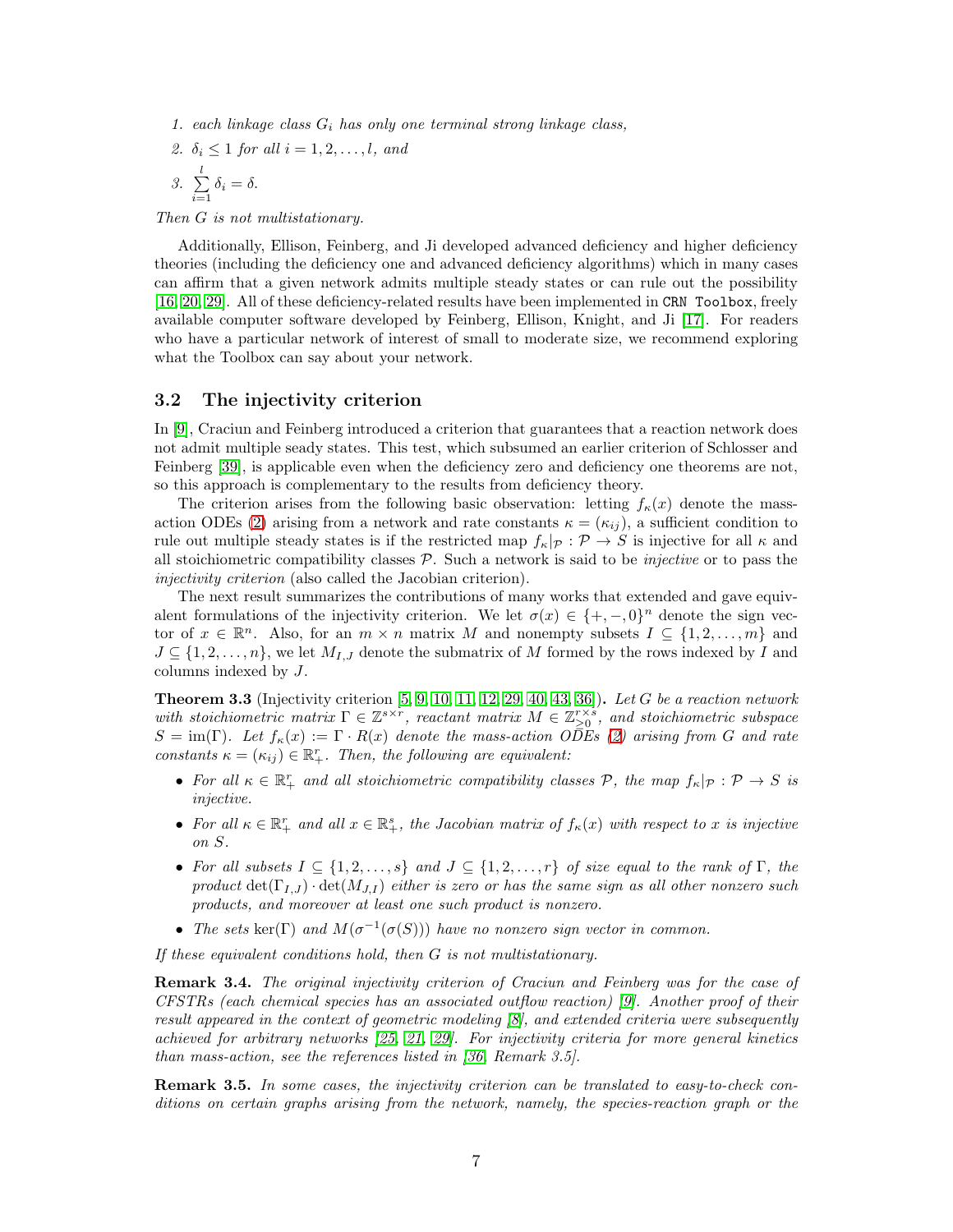interaction graph [\[11,](#page-20-8) [35,](#page-21-5) [3,](#page-19-3) [27,](#page-20-12) [41\]](#page-21-6). We refer the interested reader to the review chapter of Craciun, Pantea, and Sontag [\[13\]](#page-20-13).

Additionally, Ivanova obtained a result for precluding multistationarity that is based on the directed species-reaction graph [\[28\]](#page-20-14). More precisely, the graph yields a system of inequalities involving the rate constants that, if consistent, guarantees that the mass-action system avoids multiple steady states. For some networks, this inequality system is satisfied for all choices of rate constants, and thus multistationarity is precluded. For an example of such a network and an overview of these results, see  $\begin{bmatrix} 44, \S 5.4 \end{bmatrix}$ .

Remark 3.6. Determining whether a given network is injective (and thus precludes multistationarity) can be accomplished easily with the online software tool CoNtRol  $[15]$  (which gives much more information as well). We encourage the reader to give it a try.

In their original setting of CFSTRs, Craciun and Feinberg extended ideas underlying Theorem [3.3](#page-6-0) to give a criterion that can guarantee multiple steady states; we will postpone stating this result (namely, Theorem [4.17\)](#page-11-2) until after introducing "embedded networks" in Section [4.](#page-7-0) A related result for guaranteeing multistationarity for non-injective networks appears in [\[36,](#page-21-4) §3.2].

#### <span id="page-7-1"></span>3.3 Other approaches for assessing multistationarity

Besides deficiency theory and injectivity theory, there are other approaches for determining whether a network is multistationary. We mention several here, and then in Section [4](#page-7-0) describe another approach: relating the capacity for multiple steady states of two or more similar networks. First, monotone systems theory can be used to preclude multistationarity (for instance, see  $[1, 2, 4, 5, 14]$  $[1, 2, 4, 5, 14]$  $[1, 2, 4, 5, 14]$  $[1, 2, 4, 5, 14]$  $[1, 2, 4, 5, 14]$ . In this context, if a dynamical system (such as a chemical reaction system) preserves some partial order, then existence and uniqueness of a positive steady state can be guaranteed. For graph-theoretic criteria for monotonicity, see [\[13\]](#page-20-13). Additionally, Conradi and Mincheva used degree theory to obtain a graph-theoretic condition for ruling out multiple steady states which is applicable for systems for which trajectories are bounded [\[6\]](#page-19-7). Finally, Schlosser and Feinberg gave a condition guaranteeing multiple steady states for certain networks in which each linkage class consists of a pair of reversible reactions [\[39,](#page-21-1) Theorem 5.1].

# <span id="page-7-0"></span>4 Precluding/guaranteeing multistationarity by using embedded networks

In this section, we recall the definition of "embedding" and explain how this notion is useful for assessing multistationarity. Embedded networks were introduced by the authors in [\[31\]](#page-21-8), generalizing Craciun and Feinberg's notion of network projections [\[12,](#page-20-9) §8]. The embedding relation generalizes the subnetwork relation – a subnetwork  $N$  is obtained from a reaction network G by removing a subset of reactions (alternatively, setting some of the reaction rates to be 0), while an embedded network is obtained by removing a subset of reactions or a subset of species (alternatively, setting the stoichiometric coefficients of those species to be 0) or both. For instance, removing the species B from the reaction  $A + B \rightarrow A + C$  results in the reaction  $A \rightarrow A + C$ .

In some cases, removing species results in a *trivial reaction* – where the source and product complex are identical. For instance, removal of both B and C from  $A + B \to A + C$  results in the trivial reaction  $A \to A$ . So, after removing species, any trivial reactions and any copies of duplicate reactions are discarded.

**Definition 4.1.** Given a set of reactions R and a set of species S, we define the restriction of R to S, denoted  $\mathcal{R}|_{\mathcal{S}}$ , to be the set of reactions obtained from R after implementing the following steps: (1) set the stoichiometric coefficients of species that are not in  $S$  equal to 0, and then (2) discard any trivial reactions, that is, reactions of the form  $C_i \rightarrow C_i$ , where the source and product complexes are identical.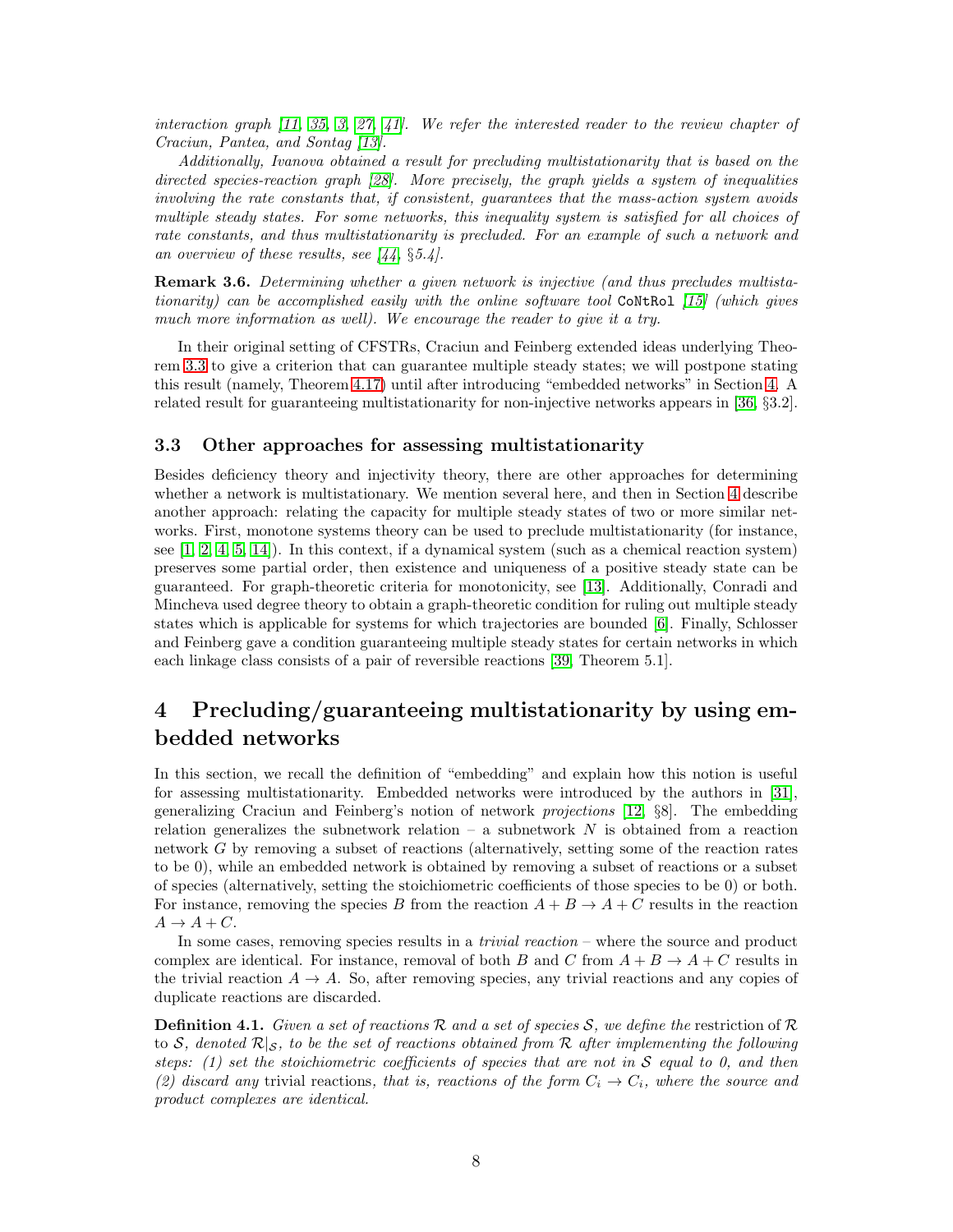As for removing both species and reactions, consider a network  $G = (\mathcal{S}, \mathcal{C}, \mathcal{R})$  and a subset of reactions  $\{y \to y'\} \subseteq \mathcal{R}$  and a subset of species  $\{X_i\} \subseteq \mathcal{S}$  that are to be removed. Then the reactions in the resulting embedded network N will be denoted by  $\mathcal{R}_N = (\mathcal{R} \setminus \{y \to y'\})|_{\mathcal{S} \setminus \{X_i\}}$ in Definition [4.2](#page-8-2) – operationally, we obtain N by first removing all the reactions  $\{y \rightarrow y'\}$  from G, and then removing the species  $\{X_i\}$  from G, and finally restricting the set of reactions to the remaining species.

<span id="page-8-2"></span>**Definition 4.2.** Let  $G = (\mathcal{S}, \mathcal{C}, \mathcal{R})$ . The embedded network N of G obtained by removing the set of reactions  $\{y \to y'\} \subseteq \mathcal{R}$  and the set of species  $\{X_i\} \subseteq \mathcal{S}$  is

$$
N = \Big( \mathcal{S}|_{\mathcal{C}|\mathcal{R}_N}, \mathcal{C}|_{\mathcal{R}_N}, \ \mathcal{R}_N := (\mathcal{R} \setminus \{y \to y'\})|_{\mathcal{S} \setminus \{X_i\}} \Big) \ .
$$

Note that the subset of reactions that remain in the embedded network  $N$  is not necessarily a complement of  $\{y \to y'\} |_{\mathcal{S}\backslash \{X_i\}}$ , because some reactions may be removed because they are either trivial reactions or duplicate reactions. Similarly, the subset of species that are in the embedded network need not be a complement of the subset of the removed species  $\{X_i\}$ . The following result establishes some basic properties about embedded networks; the proof appears in the Appendix.

<span id="page-8-4"></span>**Proposition 4.3.** Consider networks N and G, with stoichiometric subspaces  $S_N$  and  $S_G$  and deficiencies  $\delta_N$  and  $\delta_G$ , respectively.

- 1. If N is an embedded network of G, then  $\dim(S_N) \leq \dim(S_G)$ .
- 2. If N is a subnetwork of G, and each linkage class of N and each linkage class of G contains a unique terminal strong linkage class, then  $\delta_N \leq \delta_G$ .

## <span id="page-8-1"></span>4.1 Existing results for assessing multistationarity of one network from another

In Section [3,](#page-5-0) we reviewed results for directly assessing multistationarity of a given network. In this section, we recall what is known about how the capacity for multistationarity of a given network  $G$  is related to that of one of its embedded networks  $N$ . Most of these results "lift" steady states of N to G, so in these settings<sup>[1](#page-8-3)</sup>, if N is multistationary then G is too, or, equivalently, if  $G$  is not multistationary then neither is  $N$ . Therefore these results can be used to preclude or to guarantee multistationarity. We summarize what is known in this setting in Theorem [4.5,](#page-8-0) of which parts 1 and 3 are due to the authors of the present work [\[32\]](#page-21-9), part 2 is due to Craciun and Feinberg [\[10,](#page-20-7) Theorem 2], and part 4 is due to Feliu and Wiuf [\[23\]](#page-20-1).

**Definition 4.4.** The induced network obtained by removing complexes  $\{\mathcal{C}_1, \ldots, \mathcal{C}_k\}$  is obtained by removing those complexes and then replacing any pairs of reactions of the form  $C' \to C_i \to C''$ with a reaction  $\mathcal{C}' \to \mathcal{C}''$  (and removing duplicate reactions, as necessary). Also, an intermediate complex has the form  $X_i$ , where  $X_i$  is a species with total molecularity 1 (so it appears with stoichiometry 1 in the intermediate complex, and appears in no other complexes).

<span id="page-8-0"></span>**Theorem 4.5.** Let N and G be reaction networks that are related in at least one of the following ways:

- 1. N is a subnetwork of  $G$  which has the same stoichiometric subspace as  $G$ ,
- 2. G is the fully open extension of N, i.e.  $G = \widetilde{N}$  (in this case, N is a subnetwork of G),
- 3. N is a CFSTR embedded in a fully open network G,
- 4. N is an induced network of G obtained by removing one or more intermediates.

<span id="page-8-3"></span><sup>&</sup>lt;sup>1</sup>In general, it may be impossible to lift multiple steady states from an embedded network N to G [\[32,](#page-21-9) Example 4.5].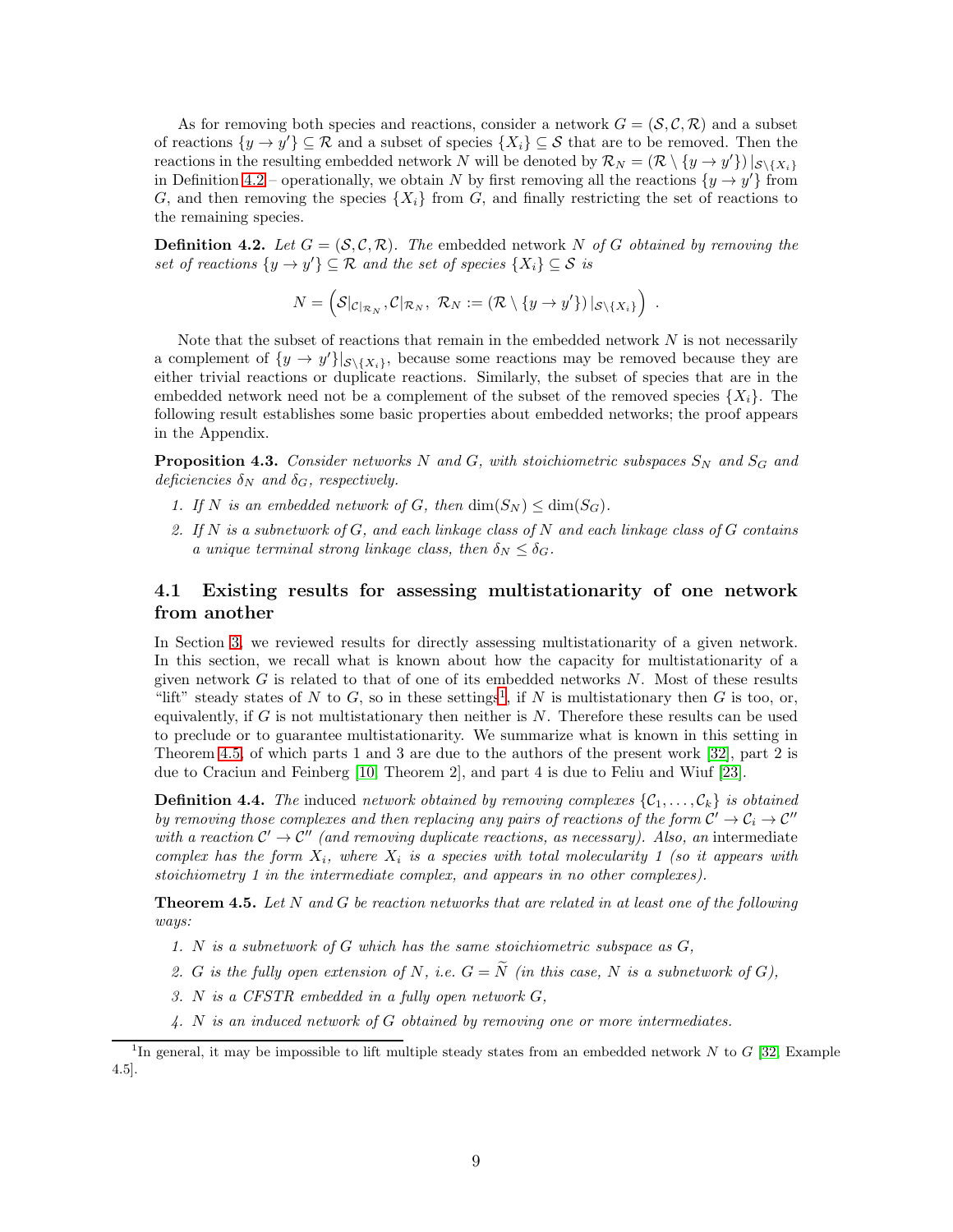Then, if  $N$  admits m positive nondegenerate steady states (for some choice of rate constants), then G admits at least m positive nondegenerate steady states (for some choice of rate constants). Also, if N admits q positive, stable steady states, then  $G$  admits at least q positive, stable steady states.

Remark 4.6. In the context of Theorem [4.5,](#page-8-0) G might admit more steady states than N. For instance, a single reversible reaction has a unique positive steady state (by part 1 of the deficiency zero theorem), but making it irreversible yields no positive steady states (by part 2 of the theorem).

<span id="page-9-1"></span>Remark 4.7. Each of the cases of Theorem [4.5](#page-8-0) defines a partial order on the set of reaction networks. For case 4, Feliu and Wiuf called a minimal network with respect to this partial order (i.e. a network with no intermediates) a "core model", and then "extension models" are all networks obtained from the core model by adding intermediates. For case 3 (CFSTRs), the authors gave the name "CFSTR atoms of multistationarity" to the minimal networks [\[32\]](#page-21-9) (see Definition 4.8 below), and now Theorem [4.5](#page-8-0) motivates us to consider the general partial order formed by the embedding relation.

- **Definition 4.8.** 1. A fully open network is a CFSTR atom of multistationarity if it is minimal with respect to the embedded network relation among all fully open networks that admit multiple nondegenerate positive steady states.
	- 2. An embedding-minimal multistationary network is minimal with respect to the embedded network relation among all networks that admit multiple nondegenerate positive steady states.
	- 3. A fully open network is a CFSTR atom of multistability if it is minimal with respect to the embedded network relation among all fully open networks that admit multiple nondegenerate positive stable steady states.
	- 4. An embedding-minimal multistable network is minimal with respect to the embedded network relation among all networks that admit multiple nondegenerate positive stable steady states.

Note that any embedding-minimal multistationary network that is fully open is a CFSTR atom.

In Section [5,](#page-11-0) we will begin to answer the following open problems in the case of certain small networks:

- 1. Catalogue all CFSTR atoms of multistationarity.
- 2. Catalogue all embedding-minimal multistationary networks.

Remark 4.9. In order to implement Theorem [4.5,](#page-8-0) the authors propose the following "wish list":

- 1. A database of known CFSTR atoms of multistationarity, together with:
- 2. Software for automatically checking whether a given CFSTR contains as an embedded network a member of the database (which would imply that the larger CFSTR admits multiple steady states).

Going beyond item 1 of Theorem [4.5,](#page-8-0) we now consider the case that the stoichiometric subspaces of G and its subnetwork N do not coincide<sup>[2](#page-9-0)</sup>. Then the next (easy) result states that a sufficient condition for being able to lift positive steady states (or for the larger network to have any positive steady states at all) is that some positive linear combination of the new reaction vectors must be in the stoichiometric subspace of  $N$ . In particular, adding a single reaction to  $N$  that is not in the stoichiometric subspace of  $N$  results in a network with no positive steady states.

<span id="page-9-0"></span> $2<sup>2</sup>$ In this case, when the two stoichiometric subspaces do not coincide, there is one result of the form in Theorem [4.5:](#page-8-0) Conradi et al. proved that under certain conditions one can lift multiple steady states from certain subnetworks called "elementary flux modes" [\[7,](#page-19-8) Supporting Information].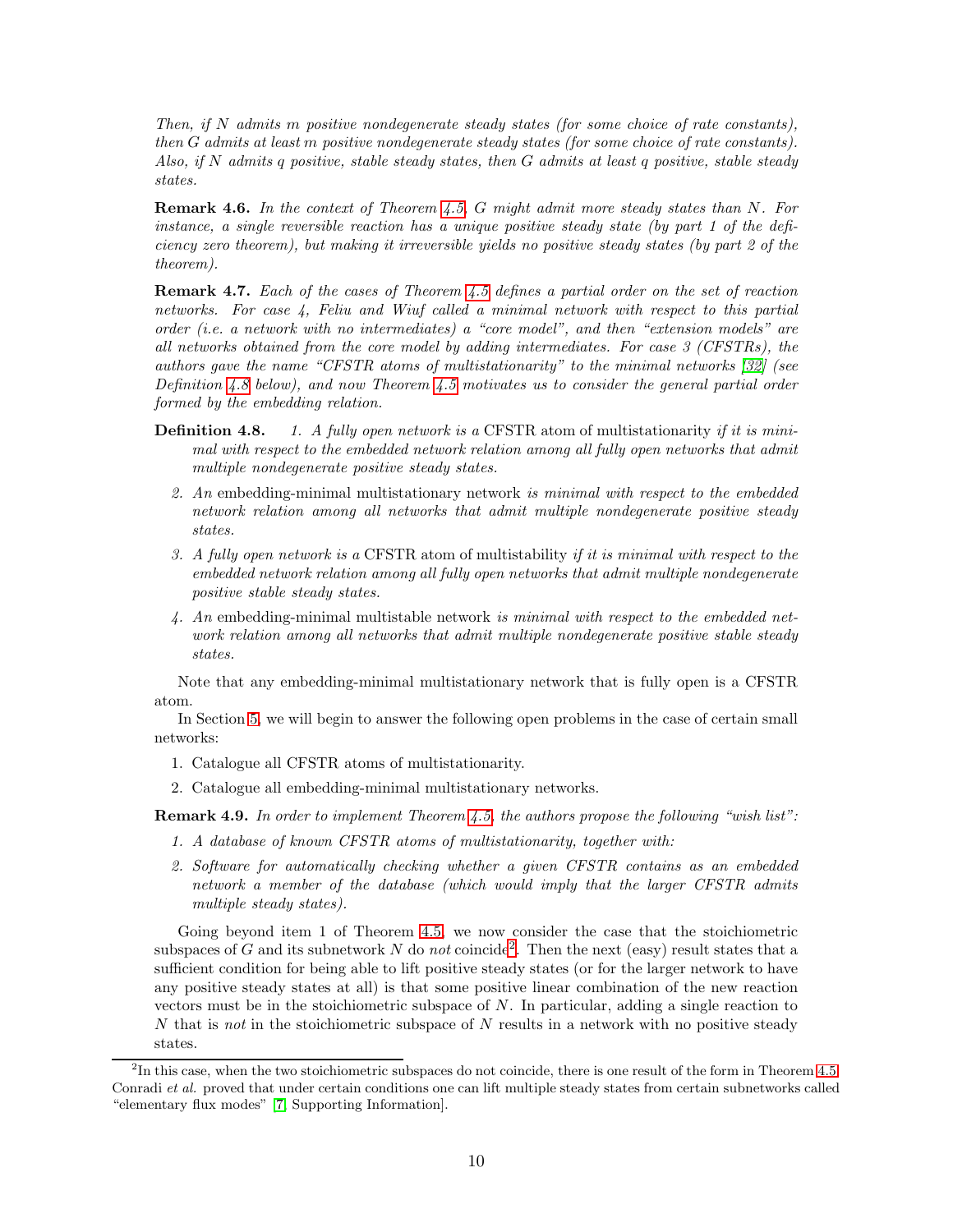<span id="page-10-0"></span>**Proposition 4.10.** Let N be a subnetwork of G with subspaces  $S_N$  and  $S_G$ , respectively. Let  $T = \{y_i \to y'_i\}_{i=1,\dots,q}$  denote the reactions in G but not in N. If  $S_N \neq S_G$  and no positive linear combination of the reaction vectors of T is in  $S_N$ , i.e.

$$
\sum_{i=1}^{q} \alpha_i (y'_i - y_i) \notin S_N
$$

for all  $(\alpha_i) \in \mathbb{R}_{>0}^q$ , then G is not multistationary (and in fact G has no positive steady states).

*Proof.* Let  $\{y_i \rightarrow y'_i\}_{i=q+1,\dots,r}$  denote the reactions in N. If  $x^*$  is a positive steady state of the mass-action system arising from G and rate constants  $\kappa$ , then letting  $\alpha_i := \kappa_{y_i \to y'_i}(x^*)^{y_i}$  and rearranging the steady state equations yields  $\sum_{i=1}^{q} \alpha_i (y'_i - y_i) = \sum_{j=q+1}^{r} \alpha_i (y'_i - y_i) \notin S_N$ .

Remark 4.11. Underlying Proposition [4.10](#page-10-0) and its proof is the following necessary condition for a network to admit positive steady states: the reaction vectors must be positively dependent [\[20,](#page-20-4) Remark 2.1].

**Remark 4.12.** In Theorem [4.5,](#page-8-0) the number of steady states of a "smaller" network N is a lower bound on the number for a "larger" network G. The only result known to us where (roughly speaking) a "smaller" network gives an upper bound on the number of steady states of a "larger" network is due to Feliu and Wiuf [\[23\]](#page-20-1). They considered the (larger) "extension models" of some "core model" network (recall Remark [4.7\)](#page-9-1); then a "canonical model" is obtained by adding certain the reactions to the core model. If this canonical model is not multistationary, then every extension model of the core model also is not multistationary [\[23,](#page-20-1) Corollary 6.1].

### 4.2 Using square embedded networks to apply the injectivity criterion to CFSTRs

In Theorem [4.5,](#page-8-0) we saw that embedded networks are useful for both "ruling out" and "ruling in" multistationarity. In this section, we will see that certain embedded networks (namely, square embedded networks) can be used to elaborate on the injectivity criterion (Theorem [3.3\)](#page-6-0) for the case of a CFSTR, and again give results both for precluding and guaranteeing multiple steady states (Theorems [4.16](#page-11-1) and [4.17\)](#page-11-2).

**Definition 4.13.** 1. A network is square if it has the same number of reactions and species.

2. Consider a square reaction network  $G = (\mathcal{S}, \mathcal{C}, \mathcal{R})$  with  $\mathcal{R} = \{y_1 \to y'_1, \dots, y_s \to y'_s\}$ . The orientation of G is  $Or(G) = det([y_1, ..., y_s]) det([y_1 - y'_1, ..., y_s - y'_s]).$ 

It is straightforward now (by translating part 3 of Theorem [3.3\)](#page-6-0) to give the following equivalent formulation of the injectivity criterion: all square embedded networks of size equal to the dimension of the stoichiometric subspace and with nonzero orientation have the same orientation (and at least one is nonzero). We will state this in Theorem [4.16](#page-11-1) for the case of CFSTRs.

Any square embedded network that contains an inflow reaction has zero orientation. On the other hand, removing a species which participates in an outflow reaction does not change the orientation of the resulting SEN. These two observations significantly simplify the calculation of orientation of all s-square networks of a CFSTR in s species. In fact, we only need to examine the square embedded networks of  $G^{\circ}$  where  $G^{\circ}$  is the non-flow subnetwork of G. This is because there is an orientation-preserving one-to-one map between the subnetworks of  $G$  containing  $s$ reactions at least one of which is a non-flow reaction, and the square embedded networks of  $G^{\circ}$ .

We need the following definitions in order to state this result precisely.

Definition 4.14. Consider a reaction network whose set of non-flow reactions is given by:

$$
y_1 \to y_1'
$$
  
\n
$$
y_1 \to y_1'
$$
  
\n
$$
y_2 \to y_2'
$$
  
\n...  
\n
$$
y_l \to y_l'
$$
  
\n
$$
y_{l+1} \leftrightarrow y_{l+1}'
$$
  
\n...  
\n
$$
y_l \to y_l'
$$
  
\n...  
\n
$$
y_{l+1} \leftrightarrow y_{l+1}'
$$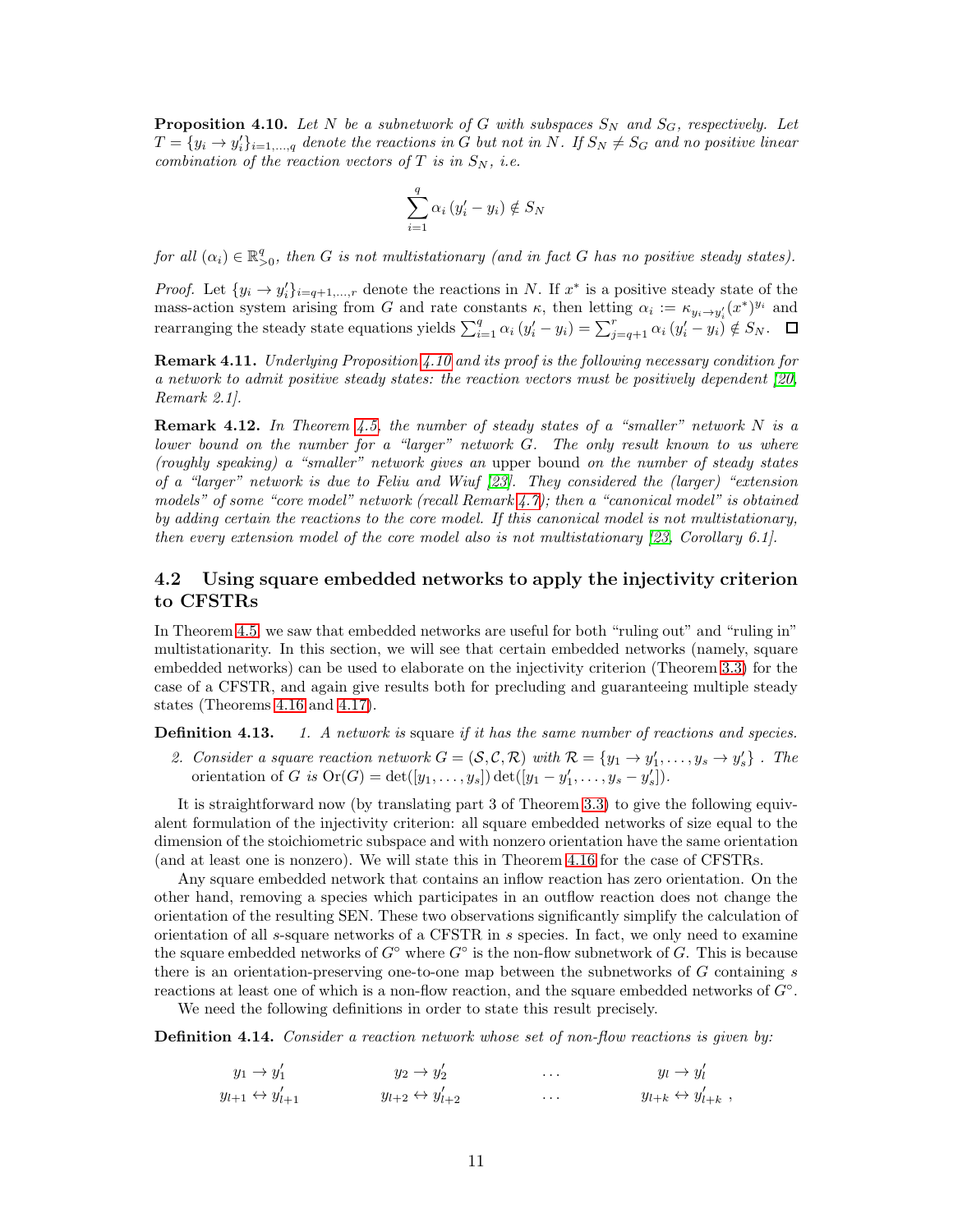where none of the first l reactions is reversible. The total molecularity of a species  $X_i$  in the network is the following non-negative integer:  $TM(X_i) = \sum_{j=1}^{l+k} (y_{ji} + y'_{ji})$ , where  $y_{ji}$  is the stoichiometric coefficient of species  $X_i$  in the complex  $y_j$ .

**Definition 4.15.** A network  $N$  is relevant if it satisfies the following properties:

- N has no outflows, inflows, generalized inflow reactions  $0 \to \sum_i a_i X_i$ , or generalized outflows  $aX_i \rightarrow bX_i$  (where  $0 \leq b \leq a$ ).
- *N* does not contain a pair of reversible reactions.
- Each species appears in at least two complexes and in at least one reactant complex.
- At least one species of N has a total molecularity of at least 3.

Non-relevant square embedded networks may be ignored for the purposes of establishing injectivity. This observation contributes to the following result:

<span id="page-11-1"></span>**Theorem 4.16** ([\[9\]](#page-19-0), Theorems 4.9 and 5.1 of [\[31\]](#page-21-8)). For a CFSTR G with s species, with  $G^{\circ}$  its subnetwork of non-flow reactions, the following are equivalent:

- 1. G passes the injectivity criterion (i.e. satisfies the equivalent conditions of Theorem [3.3\)](#page-6-0).
- 2. Each s-square embedded network of G has non-negative orientation.
- 3. Each square embedded network of  $G<sup>°</sup>$  has non-negative orientation.
- 4. Each relevant square embedded network of  $G<sup>°</sup>$  has non-negative orientation.

If these equivalent conditions hold, then G is not multistationary.

The following is a partial generalization of Theorem [4.16:](#page-11-1) for any network  $G$  (not necessarily a CFSTR) with stoichiometric subspace S, the network G is injective if and only if each  $(\dim S)$ square embedded network of  $G$  has non-negative orientation. This result is simply a translation of item 3 of Theorem [3.3.](#page-6-0)

Finally, we present a criterion that can certify multistationarity in a CFSTR: if it fails the injectivity criterion (that is, the equivalent conditions in Theorem [4.16](#page-11-1) do not hold), then sometimes a negatively oriented SEN can be used to guarantee multiple steady states. The result is due to Craciun and Feinberg.

<span id="page-11-2"></span>**Theorem 4.17** (Determinant optimization method, Theorem 4.2 of [\[9\]](#page-19-0)). For a CFSTR G with s species, with  $G^{\circ}$  its non-flow subnetwork, assume that there exists a negatively oriented square embedded network of  $G^{\circ}$  of size s, consisting of reactions  $y_i \to y'_i$  (for  $i = 1, 2, ..., s$ ), and that some positive linear combination of the negative reaction vectors  $y_i - y'_i$  is a positive vector (i.e.

there exist  $\eta_1, \eta_2, \ldots, \eta_s > 0$  such that  $\sum_{i=1}^s \eta_i(y_i - y_i') \in \mathbb{R}_{>0}^s$ ). Then, the fully open extension of

G is multistationary.

Building on Theorem [4.17,](#page-11-2) Feliu recently gave a new method based on injectivity for either guaranteeing or precluding multistationarity for general (not necessarily CFSTR) networks [\[22,](#page-20-17) §2.4].

# <span id="page-11-0"></span>5 CFSTR atoms of multistationarity

For certain small reaction networks, a complete characterization of multistationarity is known. Here we report on these results, including what is known about small CFSTR atoms of multistationary (recall Definition 4.8).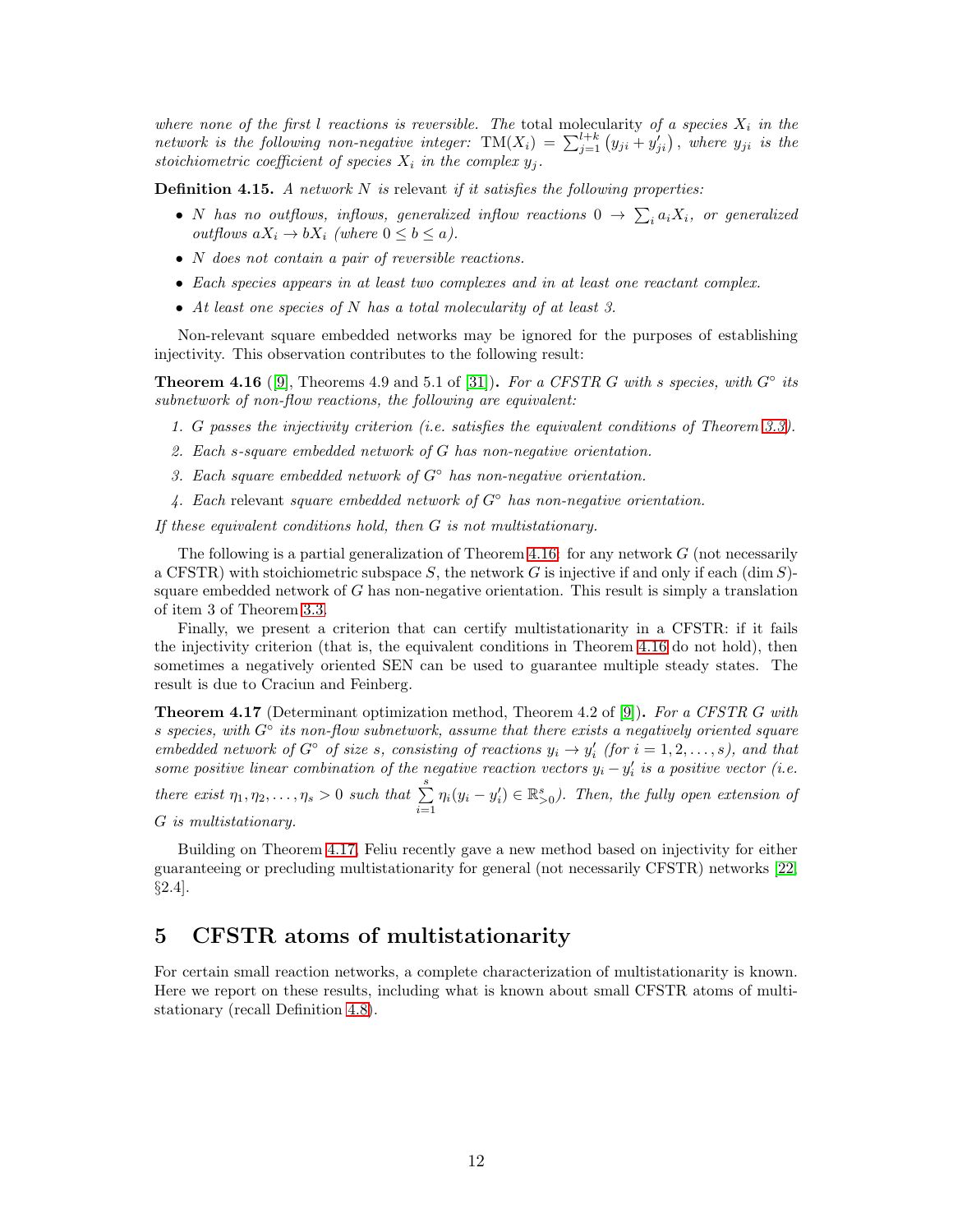## 5.1 Classification of multistationary, fully open networks with 1 nonflow reaction

Fully open reaction networks with a single non-flow reaction (irreversible or reversible) form an infinite family of networks. Strikingly, however, the multistationary networks in this family have been completely determined. Moreover, their characterization depends entirely on a simple arithmetic relation on the stoichiometric coefficients, which is ascertained at a glance. The following result is due to the first author [\[30\]](#page-20-18), and its proof uses primarily the deficiency one algorithm, along with deficiency theory (Theorems [3.1](#page-5-2)[–3.2\)](#page-5-3).

<span id="page-12-1"></span>**Theorem 5.1** (Classification of fully open networks with one non-flow reaction [\[30\]](#page-20-18)). Let n be a positive integer. Let  $a_1, a_2, \ldots, a_n, b_1, b_2, \ldots, b_n$  be nonnegative integers.

1. The (general) fully open network with one irreversible non-flow reaction and n species:

$$
0 \leftrightarrows X_1 \qquad 0 \leftrightarrows X_2 \qquad \cdots \qquad 0 \leftrightarrows X_n
$$

$$
a_1 X_1 + \cdots + a_n X_n \to b_1 X_1 + \cdots + b_n X_n
$$

is multistationary if and only if  $\sum_{i:b_i>a_i} a_i > 1$ .

2. The (general) fully open network with one reversible non-flow reaction and n species:

$$
0 \leftrightarrows X_1 \qquad 0 \leftrightarrows X_2 \qquad \cdots \qquad 0 \leftrightarrows X_n
$$

$$
a_1 X_1 + \dots a_n X_n \leftrightarrows b_1 X_1 + \dots b_n X_n
$$

is multistationary if and only if  $\sum_{i:b_i>a_i} a_i > 1$  or  $\sum_{i:a_i>b_i} b_i > 1$ .

Theorem [5.1](#page-12-1) can be used to determine all CFSTR atoms with exactly one non-flow reaction:

<span id="page-12-0"></span>Corollary 5.2 (Classification of CFSTR atoms of multistationarity with one non-flow reaction). Up to symmetry, the CFSTR atoms of multistationarity that have only one non-flow reaction are the following:

- 1.  $\{0 \leftrightarrow A, mA \rightarrow nA\}$ , where m and n are positive integers satisfying  $n > m > 1$ .
- 2.  $\{0 \leftrightarrow A, 0 \leftrightarrow B, A + B \rightarrow mA + nB\}$ , where m and n are positive integers with  $m > 1$ and  $n > 1$ .

In Section [6.1,](#page-13-1) we will see that all the CFSTR atoms in Corollary [5.2](#page-12-0) are in fact embeddingminimal multistationary networks (Theorem [6.1\)](#page-13-2).

#### 5.2 Classification of multistationary, fully open networks with 2 nonflow reactions

A monomolecular complex has the form  $X_i$  for some species  $X_i$ , while a bimolecular complex has the form  $2X_i$  or  $X_i + X_j$ . A complex is at most bimolecular if it is the zero complex, monomolecular, or bimolecular. A network is at most bimolecular if every complex in the network is at most bimolecular.

By Corollary [5.2,](#page-12-0) there are no at-most-bimolecular CFSTR atoms with only one non-flow reaction. An enumeration of at-most-bimolecular CFSTR atoms with two non-flow reactions (irreversible or reversible) was completed by the authors in [\[32\]](#page-21-9):

Theorem 5.3 (Classification of CFSTR atoms of multistationarity with two non-flow reactions and at-most-bimolecular complexes  $[32]$ ). Up to symmetry, there are 11 CFSTR atoms of multistationarity that have only two non-flow reactions (irreversible or reversible) and complexes that are at most bimolecular:

- 1.  $\{0 \leftrightarrows A, 0 \leftrightarrows B, A \rightarrow 2A, A + B \rightarrow 0\}$
- 2.  $\{0 \leftrightarrows A, 0 \leftrightarrows B, A \rightarrow 2A, A \leftrightarrows 2B\}$
- 3.  $\{0 \leftrightarrows A, 0 \leftrightarrows B, 0 \leftrightarrows C, A \rightarrow 2A, A \leftrightarrows B + C\}$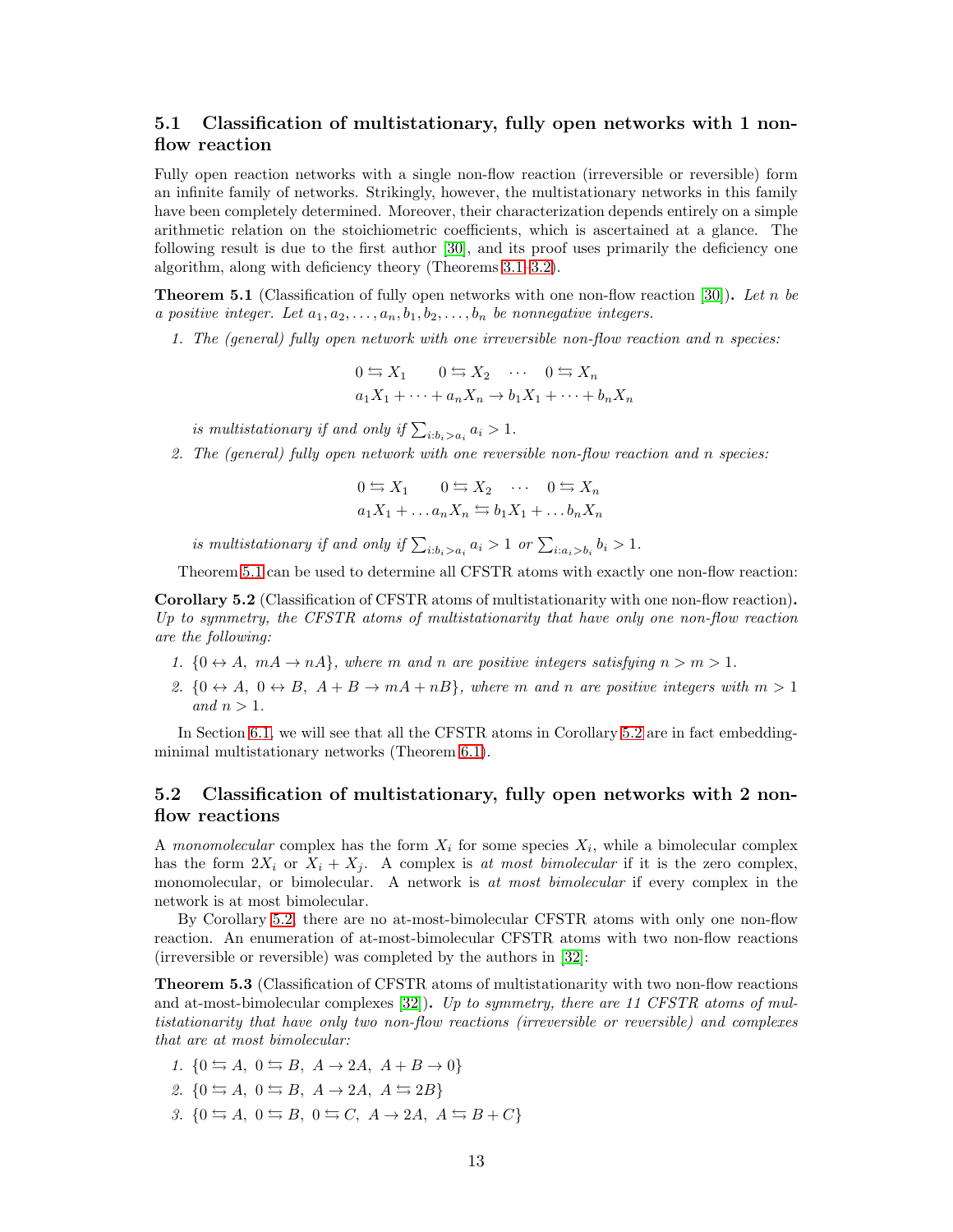4.  $\{0 \leftrightarrows A, 0 \leftrightarrows B, A \rightarrow A + B, 2B \rightarrow A\}$ 5.  $\{0 \leftrightarrows A, 0 \leftrightarrows B, A \rightarrow A + B, 2B \rightarrow 2A\}$ 6.  $\{0 \leftrightarrows A, 0 \leftrightarrows B, A \rightarrow A + B \rightarrow 2A\}$ 7.  $\{0 \leftrightarrows A, 0 \leftrightarrows B, A \rightarrow A + B, 2B \rightarrow A + B\}$ 8.  $\{0 \leftrightarrows A, 0 \leftrightarrows B, B \rightarrow 2A \rightarrow A + B\}$ 9.  $\{0 \leftrightarrows A, 0 \leftrightarrows B, B \rightarrow 2A \rightarrow 2B\}$ 10.  $\{0 \leftrightarrows A, 0 \leftrightarrows B, 0 \leftrightarrows C, A \rightarrow B + C \rightarrow 2A\}$ 11.  $\{0 \leftrightarrows A, 0 \leftrightarrows B, A + B \rightarrow 2A, A \rightarrow 2B\}$ 

Thus, a CFSTR with two non-flow reactions (irreversible or reversible) admits multiple nondegenerate positive steady states if and only if it contains one of the eleven networks above as an embedded network.

**Remark 5.4.** The first network among the listed two-reaction CFSTR atoms  $\{0 \leq A, 0 \leq \ldots\}$ B,  $A \rightarrow 2A$ ,  $A + B \rightarrow 0$ , along with the one-reaction atom  $\{0 \leftrightarrow A, 2A \rightarrow 3A\}$  have received close examination in the condensed matter theory literature because they exemplify important principles regarding multistationarity and systems that undergo phase transitions [\[26,](#page-20-19) [38\]](#page-21-10).

# <span id="page-13-0"></span>6 Existence of infinitely many embedding-minimal multistationary networks

Corollary [5.2](#page-12-0) demonstrated that there are infinitely many CFSTR atoms of multistationarity with one non-flow reaction. In Section [6.1,](#page-13-1) we demonstrate that all the CFSTR atoms listed in that result are in fact embedding-minimal multistationary networks (Theorem [6.1\)](#page-13-2), showing that there are infinitely many such networks. The molecularities of the complexes in those networks are arbitrarily large, which is unrealistic, so Section [6.2](#page-14-0) introduces a family of "sequestration networks" which are conjectured in Section [6.3](#page-16-0) to form an infinite family of networks with at-most-bimolecular complexes that are both CFSTR atoms and embedding-minimal multistationary networks.

#### <span id="page-13-1"></span>6.1 New result: two infinite families with one non-flow reaction

Here we see that even among networks with only one species, there exist embedding-minimal multistationary networks. In fact, every CFSTR atom with only one non-flow reaction (enumerated earlier in Corollary [5.2\)](#page-12-0) is an embedding-minimal multistationary network:

<span id="page-13-2"></span>**Theorem 6.1.** For positive integers m and n, consider the following networks:  $G_{m,n} := \{0 \leftrightarrow$ A,  $mA \rightarrow nA$  and  $H_{m,n} := \{0 \leftrightarrow A, 0 \leftrightarrow B, A+B \rightarrow mA + nB\}$ . Then

- 1.  $G_{m,n}$  is a CFSTR atom of multistationarity and an embedding-minimal multistationary network if and only if  $n > m > 1$ .
- 2.  $H_{m,n}$  is a CFSTR atom of multistationarity and an embedding-minimal multistationary network if and only if  $m > 1$  and  $n > 1$ .

*Proof.* That  $G_{m,n}$  is multistationary if and only if  $n > m > 1$  follows from part 1 of Theorem [5.1.](#page-12-1) Additionally, those networks are CFSTR atoms of multistationarity (Corollary [5.2\)](#page-12-0). Thus, it remains only to show that no proper embedded network of  $G_{m,n}$  (when  $n > m > 1$ ) is multistationary. We begin by letting s, l, and k denote the rates of the reactions  $0 \to A$ ,  $A \to 0$ , and  $mA \to nA$ , respectively. Then, the single mass-action ODE [\(2\)](#page-3-0) arising from  $G_{m,n}$ is  $\frac{da}{dt} = s - la + (n-m)ka^m$ , where a denotes the concentration of the species A; thus the number of positive steady states is the number of positive real roots of the univariate polynomial

<span id="page-13-3"></span>
$$
s - la + (n - m)ka^m . \tag{5}
$$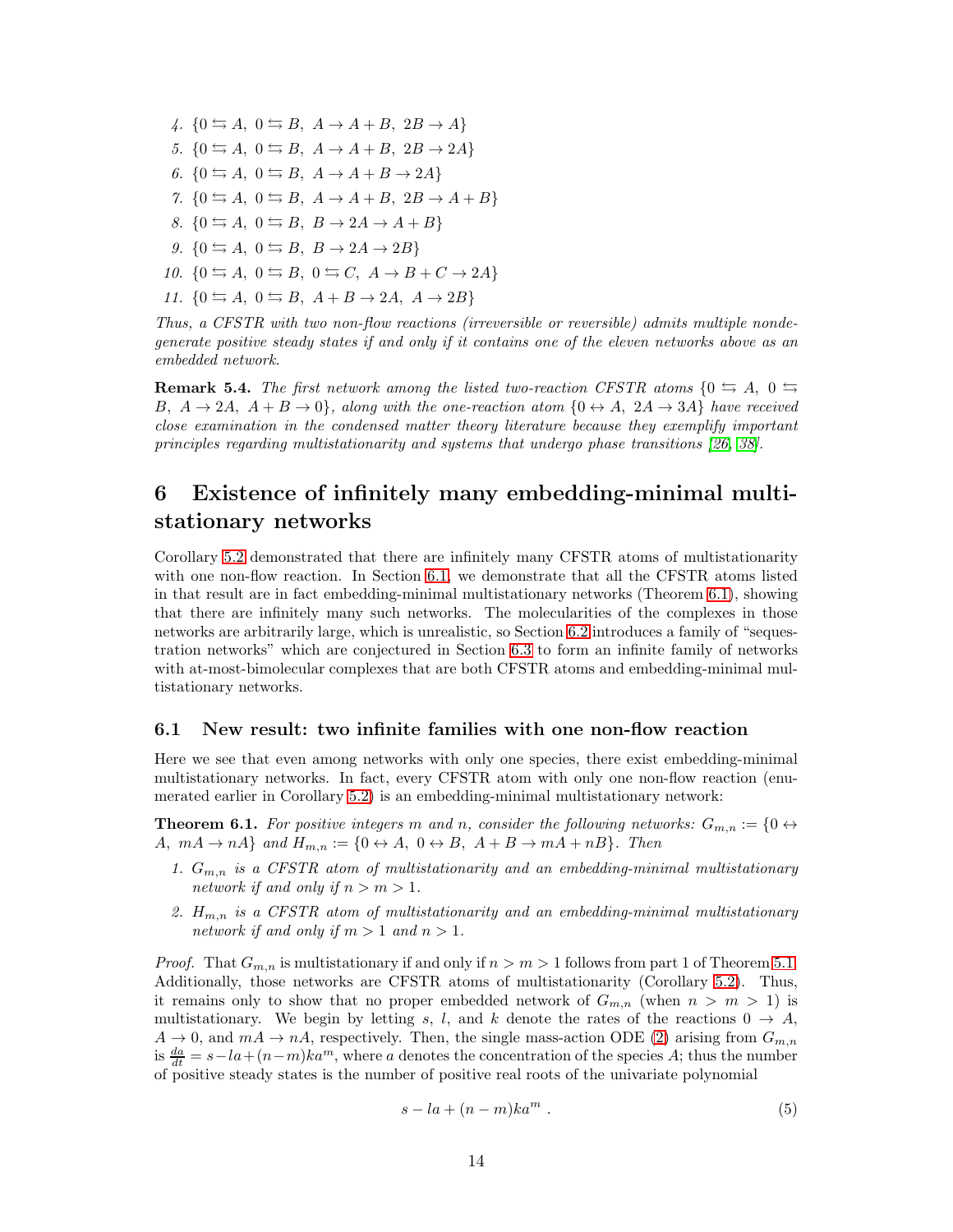The only nontrivial embedded networks of  $G_{m,n}$  arise from removing reactions (as  $G_{m,n}$  has only one species), i.e. setting one more of the reaction rates s, l, or k to zero. It is straightforward to see that this results in the polynomial [\(5\)](#page-13-3) having at most one positive real root.

By analogous reasoning for  $H_{m,n}$ , we need only show that no proper embedded network of  $H_{m,n}$  (when  $m, n > 1$ ) is multistationary. We begin by denoting the rates of reactions  $0 \to A$ ,  $A \to 0$ ,  $0 \to B$ ,  $B \to 0$ , and  $A + B \to mA + nB$  by  $s_A$ ,  $l_A$ ,  $s_B$ ,  $l_B$ , and k, respectively. Letting  $a$  and  $b$  represent concentrations of species  $A$  and  $B$ , respectively, the mass-action mass-action ODEs [\(2\)](#page-3-0) are the following:

$$
\frac{da}{dt} = s_A - l_A a + (m - 1)kab
$$

$$
\frac{db}{dt} = s_B - l_B b + (n - 1)kab
$$

Now let N be an embedded network of  $H_{m,n}$ . We first consider the case when at least one species (and possibly some reactions as well) are removed to obtain N.

(Species-removal case) If both species A and B are removed to obtain N, then N is trivial. So, assume without loss of generality that species  $B$  is removed. Thus,  $N$  is a subnetwork of  ${0 \leftrightarrow A \rightarrow mA}$ , so its steady state equation is a linear equation in a, and thus cannot have multiple solutions. So, we may assume that no species are removed from  $H_{m,n}$  to obtain N, i.e. N is a subnetwork of  $H_{m,n}$ .

(Reaction-removal case) We must show that if N is a proper subnetwork of  $H_{m,n}$ , i.e. if one or more rate constants is set to zero, then N is not multistationary. If one of the outflow rates  $l_A$ or  $l_B$  is zero, then there are no steady states as either  $\dot{a} > 0$  or  $b > 0$  for all  $(a, b)$  in the positive orthant. On the other hand, if  $k = 0$  or one of the inflow rates  $s_A$  or  $s_B$  is zero, then the steady state equations system can be solved explicitly, and there is at most one positive solution. 口

**Remark 6.2.** For the values of m and n for which  $G_{m,n}$  or  $H_{m,n}$  is multistationary, the parameter space (for the rate constants) for which there exist multiple positive steady states is *identified in [\[30,](#page-20-18) Lemmas 4.3 and 4.5].* 

The networks  $G_{m,n}$  and  $H_{m,n}$  have only one non-flow irreversible reaction, and only one species (in the case of  $G_{m,n}$ ) or two species  $(H_{m,n})$ . Both form infinite families, so the molecularities of the chemical species are unbounded. It may be argued that this is an unnatural property, and molecularity in realistic models must be small. In particular, if we restrict complexes to be at most bimolecular, then by Corollary [5.2](#page-12-0) there are no CFSTR atoms of multistationarity that contain only one non-flow reaction (reversible or irreversible).

In Section [6.3,](#page-16-0) we will show that even with the bimolecular restriction there are infinitely many CFSTR atoms of multistationarity. Since molecularity is bounded, the numbers of reactions and species will be unbounded in this family. The demonstration is by explicit construction – using certain "sequestration networks" introduced next.

#### <span id="page-14-0"></span>6.2 Sequestration networks

This subsection is a slight detour, in which we introduce sequestration networks, and apply many of our earlier results to study them. We will call reactions of the type  $S + E \rightarrow 0$  sequestration reactions. Here we view  $S$  as a substrate that binds with an enzyme  $E$  and is then sequestered or rendered non-reactive. The reaction might be more accurately modeled as  $S + E \rightarrow SE$ , where SE represents the substrate-enzyme complex. However, we assume that the complex dissociates very rarely, and does not participate in any other reaction within the network, either because the complex is inert or because the complex leaves the reaction vessel through some unspecified mechanism. In such an event, it is reasonable to model the reaction, for simplicity and without changing the dynamics, as  $S + E \rightarrow 0$ .

Let us describe an instance of a sequestration reaction in *Escherichia coli*. The trp operon is a sequence of five genes that codes for the amino acid tryptophan. The regulatory protein, called trp repressor, can bind in the presence of tryptophan to the operator site of the trp operon and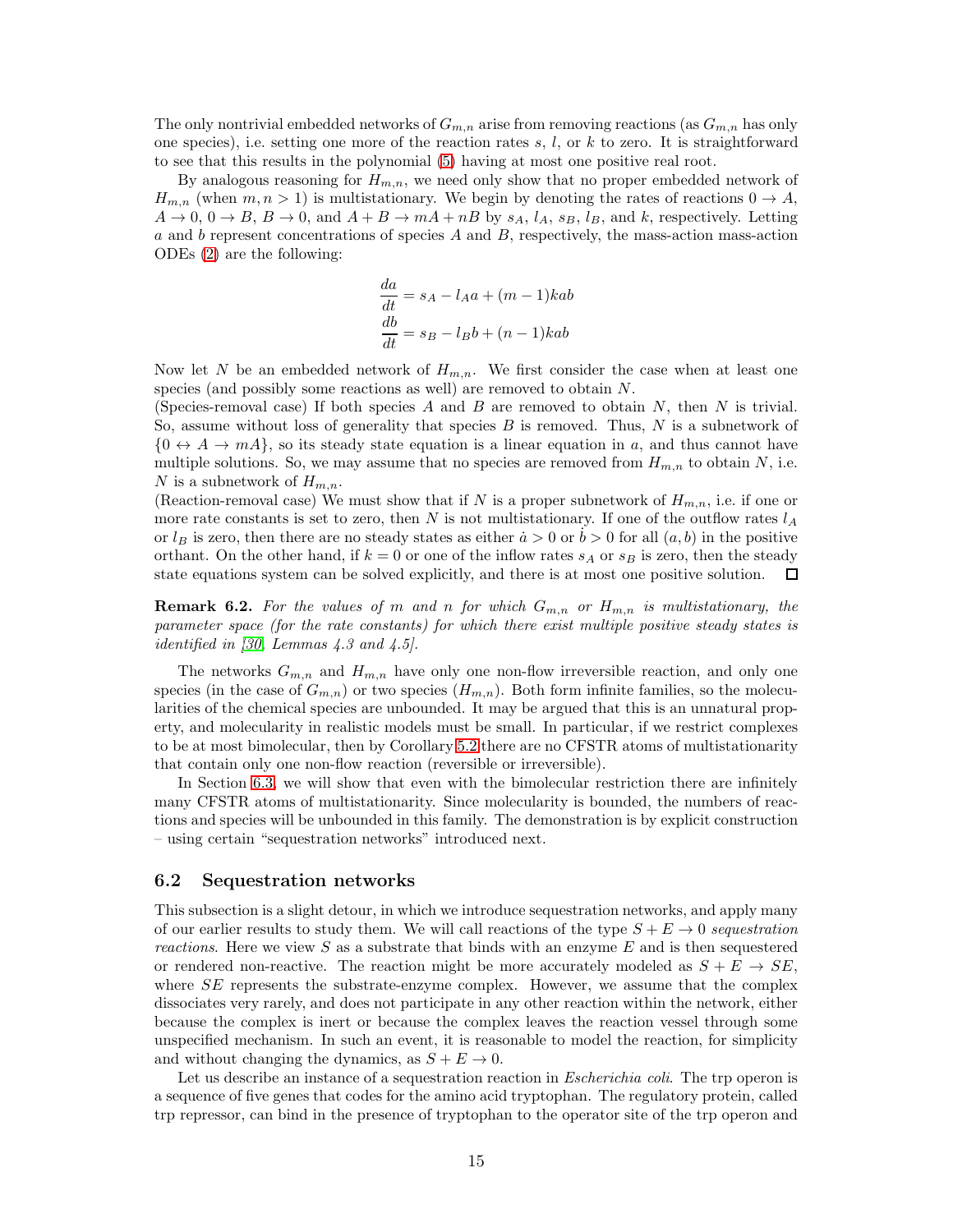prevent its transcription. Thus, the presence of tryptophan inhibits its own production in E. coli  $[37]$  – we can model the process as a sequestration reaction with E representing tryptophan and S representing trp operon.

An even more compelling example is found in neuron signaling mechanisms. Communication between a pair of neurons occurs via the medium of neurotransmitters released by the presynaptic neuron into the synaptic cleft. The signal is terminated by the action of neurotransporters, which are neurotransmitter reuptake proteins that bind to neurotransmitter molecules and mediate their removal from the synaptic cleft [\[33\]](#page-21-12). In this case, E represents neurotransporters and S represents neurotransmitters. In general, even though an individual sequestration reaction is symmetric in  $S$  and  $E$ , their distinct chemical roles are revealed when considered within a network.

Next we define a sequestration network, in which a *synthesis reaction* of the type  $X_1 \to mX_n$ is coupled with  $n-1$  sequestration reactions. When n is even, the sequestration reactions generate negative feedback to the synthesis reaction, while when  $n$  is odd, the feedback to the synthesis reaction is positive. We will establish that this positive feedback results in the capacity for multiple steady states (Theorem [6.4\)](#page-15-0).

**Definition 6.3.** For positive integers  $n \geq 2, m \geq 1$ , we define the sequestration network  $K_{m,n}$ of order  $n$  with production factor  $m$  to be:

<span id="page-15-4"></span><span id="page-15-3"></span><span id="page-15-2"></span>
$$
X_1 \to mX_n \tag{6.2.1}
$$

$$
X_1 + X_2 \to 0 \tag{6.2.2}
$$

$$
\vdots
$$
  

$$
X_{n-1} + X_n \to 0
$$
 (6.2.n)

The sequestration network  $K_{m,n}$  has n species, n (non-flow) reactions, and for  $1 \leq m \leq 2$ , its complexes are at most bimolecular. Also,  $K_{2,n}$  is an embedded network of, and is inspired by, a reaction network analyzed by Schlosser and Feinberg [\[39,](#page-21-1) Table 1].

The following result classifies the multistationarity of the fully open extensions of the  $K_{m,n}$ 's; it will follow immediately from Lemmas [6.5](#page-15-1) and [6.9](#page-16-1) and Theorem [6.8.](#page-16-2)

<span id="page-15-0"></span>**Theorem 6.4.** For positive integers  $n \geq 2$  and  $m \geq 1$ , the fully open extension  $K_{m,n}$  of the sequestration network  $K_{m,n}$  is multistationary if and only if  $m > 1$  and n is odd.

Our analysis of the sequestration networks begins with the following results.

<span id="page-15-1"></span>**Lemma 6.5.** For any positive integer  $n \geq 2$ , if  $m = 1$ , then the fully open extension  $K_{m,n}$  of the sequestration network  $K_{m,n}$  is not multistationary.

*Proof.* For all  $m \geq 1$ , the maximum total molecularity of any species in  $K_{m,n}$  is  $m+1$ . Thus, if  $m = 1$ , then the maximum total molecularity is 2, so by definition  $K_{m,n}$  has no relevant square embedded networks. Therefore, by Theorem [4.16](#page-11-1) the network does not admit multiple steady states. 口

<span id="page-15-5"></span>**Lemma 6.6.** For positive integers  $n \geq 2$  and  $m \geq 1$ , the sequestration network  $K_{m,n}$  has no proper, relevant square embedded network.

*Proof.* Let N be a relevant SEN of  $K_{m,n}$ . Then N must contain the species  $X_n$ , because otherwise the maximum total molecularity of  $N$  is less than three and  $N$  must contain the reactions [\(6.2.1\)](#page-15-2) and [\(6.2.n\)](#page-15-3) because  $X_n$  must appear in at least two complexes. N must contain  $X_1$  because otherwise  $(6.2.1)$  reduces to a generalized inflow reaction, which cannot occur in a relevant SEN. This further implies that N must contain  $(6.2.2)$  because  $X_1$  must occur in at least two complexes, which further implies that  $X_2$  must be in N, because otherwise [\(6.2.2\)](#page-15-4) reduces to an outflow reaction. Continuing this process, we find that the species  $X_1, \ldots, X_n$ must be contained in N and the reactions [\(6.2.1\)](#page-15-2) to [\(6.2.n\)](#page-15-3) must be in N. Thus  $N = K_{m,n}$  is not a proper SEN of  $K_{m,n}$ .  $\Box$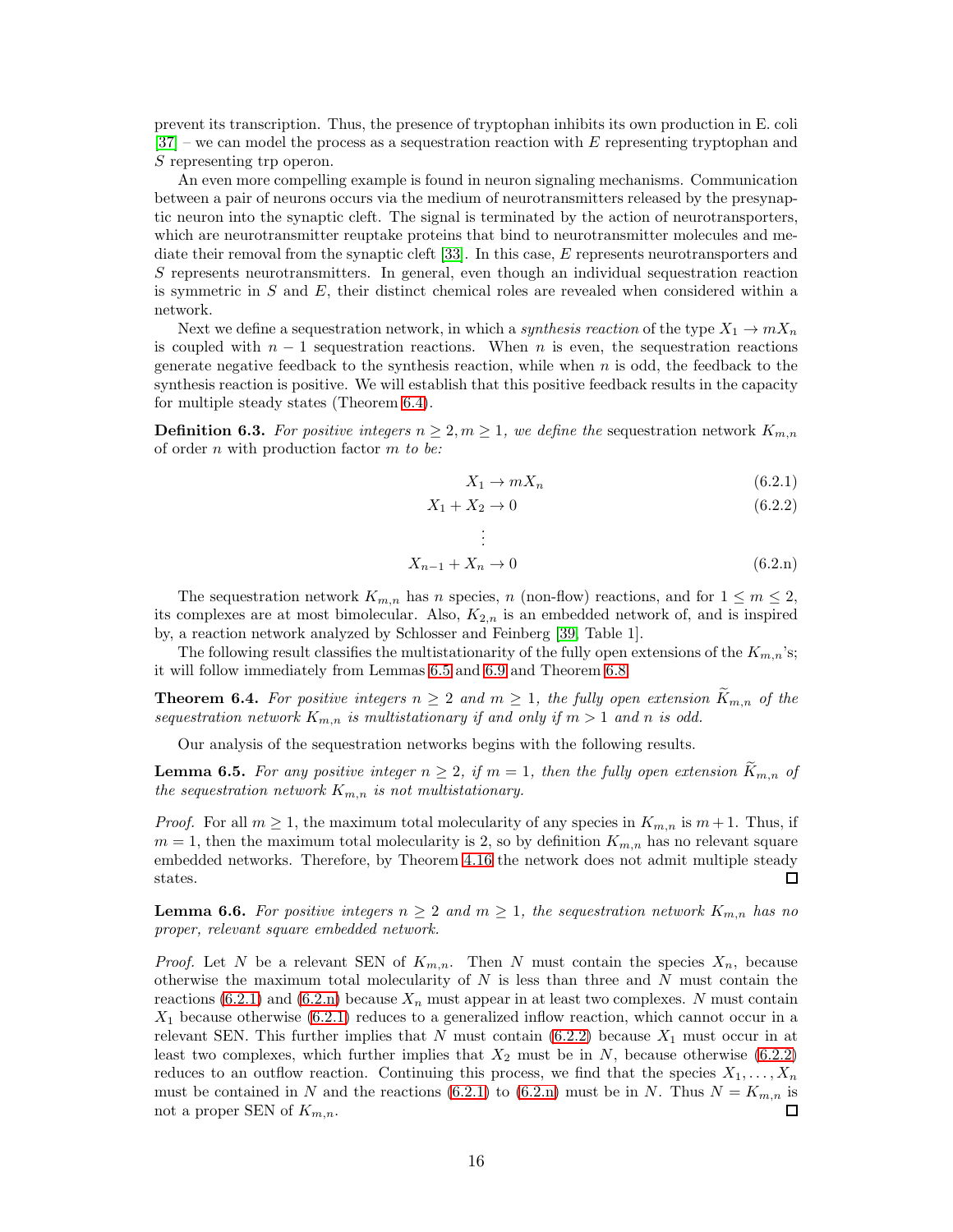<span id="page-16-3"></span>**Lemma 6.7.** For positive integers  $n \geq 2$  and  $m \geq 1$ , the sequestration network  $K_{m,n}$  is negatively oriented if and only if  $m \geq 2$  and n is odd.

*Proof.* Write  $K_{m,n}$  informally as  $A_n \to B_n$ , where  $A_n$  is the source matrix and  $B_n$  is the product matrix. Thus, the orientation  $\mathrm{Or}(K_{m,n})$  is the sign of the following:

$$
\det A_n \det(A_n - B_n) := \det \begin{pmatrix} 1 & 0 & 0 & \dots & 0 & 0 \\ 1 & 1 & 0 & \dots & 0 & 0 \\ 0 & 1 & 1 & \dots & 0 & 0 \\ \vdots & \vdots & \vdots & \dots & \vdots & \vdots \\ 0 & 0 & 0 & \dots & 1 & 1 \end{pmatrix} \det \begin{pmatrix} 1 & 0 & 0 & \dots & 0 & -m \\ 1 & 1 & 0 & \dots & 0 & 0 \\ 0 & 1 & 1 & \dots & 0 & 0 \\ \vdots & \vdots & \vdots & \dots & \vdots & \vdots \\ 0 & 0 & 0 & \dots & 1 & 1 \end{pmatrix} = 1 \cdot (1 + (-1)^{n+1}(-m)),
$$

which is negative if and only if n is odd and  $m \geq 2$ .

<span id="page-16-2"></span>**Theorem 6.8.** For positive integers  $n \geq 2$  and  $m \geq 2$ , if n is even, then the fully open extension  $K_{m,n}$  of the sequestration network  $K_{m,n}$  is not multistationary. Furthermore, no sub-CFSTR (a subnetwork that is a CFSTR) of  $K_{m,n}$  is multistationary.

*Proof.* By Lemma [6.6,](#page-15-5)  $K_{m,n}$  has no proper, relevant SENs. Thus, the only relevant SEN, if n is even, is  $K_{m,n}$  itself, which is positively oriented by Lemma [6.7.](#page-16-3) Thus, by Theorem [4.16,](#page-11-1)  $K_{m,n}$ is not multistationary, nor is any subnetwork of  $\tilde{K}_{m,n}$  that is also a CFSTR (because relevant SENs of such a network are relevant SENs of  $K_{m,n}$ ).  $\Box$ 

In the next section, we show that  $\widetilde{K}_{m,n}$  is multistationary when n is an odd.

### <span id="page-16-0"></span>6.3 New result: an infinite family with complexes that are at most bimolecular

Here we show that the fully open extension of the sequestration network  $K_{m,n}$ , which has n reactions and n species, admits multiple positive steady states when  $n$  is odd.

<span id="page-16-1"></span>**Lemma 6.9.** For positive integers  $n \geq 2$  and  $m \geq 2$ , if n is odd, then

- 1.  $K_{m,n}$  is a multistationary CFSTR, and
- 2. no fully open network that is an embedded network of  $\widetilde{K}_{m,n}$  (besides  $\widetilde{K}_{m,n}$  itself) is multistationary.

*Proof.* By Lemma [6.7](#page-16-3) together with Theorem [4.17,](#page-11-2) to show that  $K_{m,n}$  is multistationary (for  $m \geq 2$  and n odd), we need only exhibit a positive linear combination of the reaction vectors  $(1, 0, \ldots, 0, -m)$ ,  $(1, 1, 0, \ldots, 0, 0)$ ,  $(0, 1, 1, 0, \ldots, 0, 0)$ ,  $\ldots$ ,  $(0, 0, \ldots, 0, 1, 1)$  which is a positive vector. This can be achieved by choosing as coefficients  $(\eta_1, \ldots, \eta_n) = (1, 1, \ldots, 1, m + 1)$ .

For part 2, let N be a fully open network that is an embedded network of  $K_{m,n}$ . Every SEN of the non-flow subnetwork  $N^{\circ}$  of N is an SEN of  $K_{m,n}$ , so in light of Theorem [4.16](#page-11-1) and Lemmas [6.6](#page-15-5) and [6.7,](#page-16-3)  $N^{\circ}$  must equal  $K_{m,n}$  in order for N to be multistationary, i.e.  $N = \widetilde{K}_{m,n}$ .  $\Box$ 

The following conjecture is what remains for us to show that the networks  $K_{m,n}$  in Lemma [6.9](#page-16-1) are CFSTR atoms of multistationarity. It is true for  $n = 3$  and  $m = 2$ .

<span id="page-16-4"></span>**Conjecture 6.10.** For positive integers  $n \geq 2$  and  $m \geq 2$ , if n is odd, then  $\widetilde{K}_{m,n}$  admits multiple nondegenerate steady states.

Theorem 6.11. If Conjecture [6.10](#page-16-4) holds, then:

- 1. For positive integers  $n \geq 2$  and  $m \geq 2$ , if n is odd, then  $\widetilde{K}_{m,n}$  is a CFSTR atom of multistationarity.
- 2. There exist infinitely many embedding-minimal multistationary networks with complexes that are at most bimolecular.

 $\Box$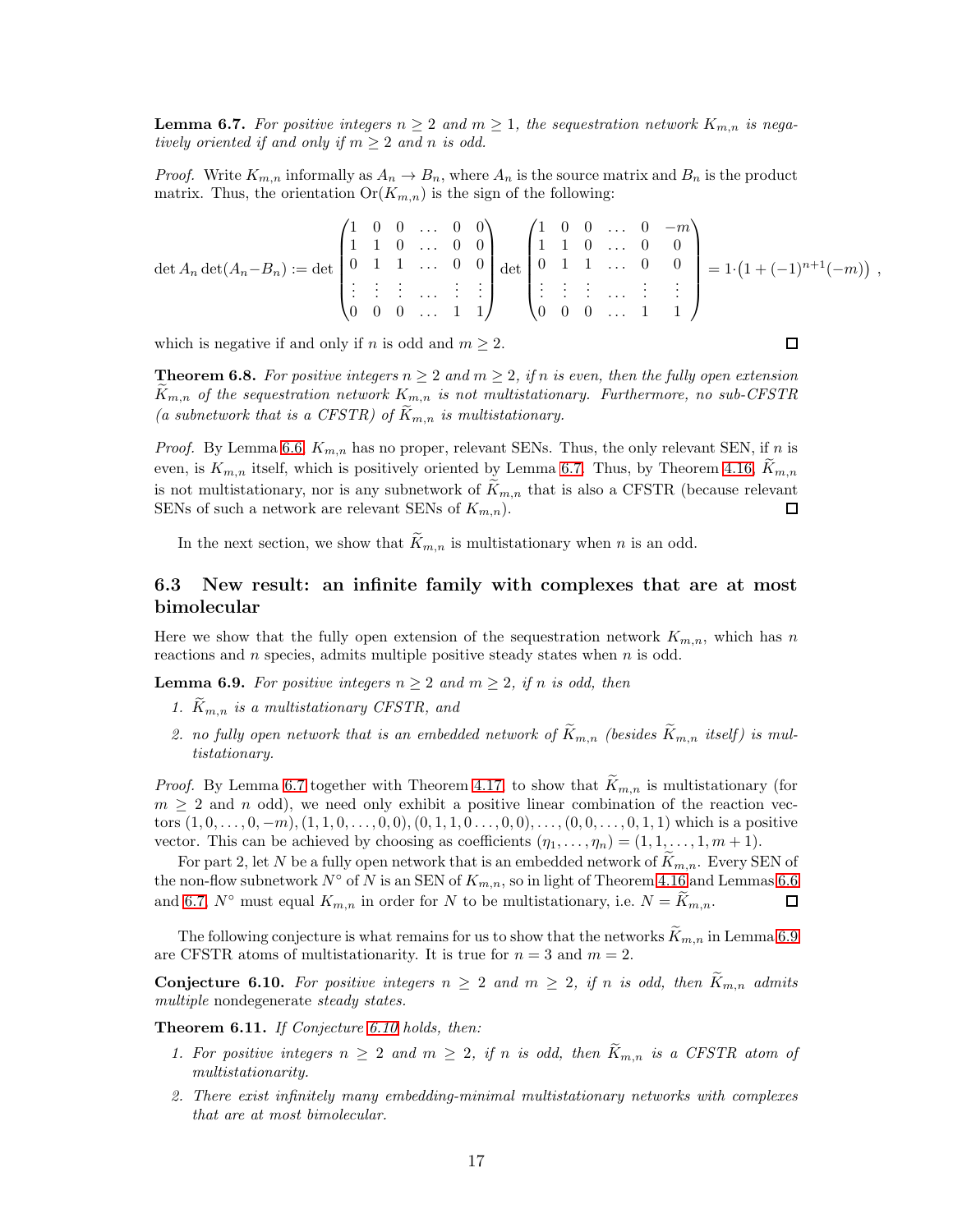Proof. Assume that Conjecture [6.10](#page-16-4) holds. Then part 1 follows from part 2 of Lemma [6.9.](#page-16-1)

It follows that the  $K_{2,n}$ 's, for odd  $n \geq 2$ , form an infinite family of at-most-bimolecular CFSTR atoms of multistationarity. By definition, each such  $K_{2,n}$  has at least one subnetwork  $N = N_{2,n}$  which is an embedding-minimal multistationary network.

We now claim that  $K_{2,n}$  is a subnetwork of N. By way of contradiction, assume that this is not the case, so  $N^{\circ}$ , the non-flow subnetwork of N, is a proper, embedded network of  $K_{2,n}$ . Consider a square embedded network  $N_i$  of N. If  $N_i$  contains an inflow reaction, then its orientation is zero. On the other hand, if  $N_i$  contains an outflow reaction, the species in the outflow reaction can be removed without changing the orientation of  $N_i$ . Thus, to establish injectivity of N, it suffices to show that all SENs of  $N<sup>°</sup>$  have nonnegative orientation (recall the discussion after Definition 4.13), which is furthermore equivalent to showing that all relevant SENs of  $N<sup>°</sup>$  have nonnegative orientation. Indeed, this follows from Lemma [6.6,](#page-15-5) as no proper SEN of  $K_{2,n}$  is relevant.

Thus,  $N_{2,n}$  has n species, so these embedding-minimal multistationary networks (for odd n) form an infinite family.  $\Box$ 

# <span id="page-17-0"></span>7 Existence of infinitely many embedding-minimal multistable networks

In this section, we demonstrate the existence of infinitely many embedding-minimal multistable networks, again via explicit construction. We will build on the findings for the networks  $G_{m,n}$ studied earlier.

**Theorem 7.1.** For positive integers  $m \neq n$ , consider the network:  $\overline{G}_{m,n} := \{0 \leftrightarrow A, m\} \leftrightarrows$ nA}. Then  $G_{m,n}$  is a CFSTR atom of multistability and an embedding-minimal multistable network if and only if  $n > 1$  and  $m > 1$ .

*Proof.* We assume without loss of generality that  $n > m$ . We know from Theorem [5.1](#page-12-1) that  $\overline{G}_{m,n}$  is multistationary if and only if  $n > m > 1$ . Let s, l, k<sub>+</sub> and k<sub>-</sub> denote the rates of the reactions  $0 \to A$ ,  $A \to 0$ ,  $mA \to nA$ , and  $nA \to mA$ , respectively. Then, the single mass-action ODE [\(2\)](#page-3-0) arising from  $\overline{G}_{m,n}$  is  $\dot{a} = s - la + (n - m)k_+a^m - (n - m)k_-a^n$ , where a denotes the concentration of the species A; thus the number of positive steady states is the number of positive real roots of the univariate polynomial

<span id="page-17-2"></span>
$$
f(a) := s - la + (n - m)k_+ a^m - (n - m)k_- a^n .
$$
 (6)

Note that  $\overline{G}_{m,n}$  reduces to  $G_{m,n}$  when  $k_-=0$ . By Theorem [5.1,](#page-12-1) there exist parameter values  $s, l, k_{+} > 0$  for which  $G_{m,n}$  has two nondegenerate positive steady states. Thus, for fixed  $s, l, k_{+} > 0$  such that  $G_{m,n}$  has two nondegenerate positive steady states, there exists a sufficiently small  $k_$  > 0 such that  $\overline{G}_{m,n}$  has three nondegenerate positive steady states. Furthermore, since  $f(0) = s > 0$  and  $\lim_{a\to\infty} f(a) = -\infty$ , the graph of  $f(a)$  crosses the a-axis from above twice – these crossing points correspond to stable steady states.

The only nontrivial embedded networks of  $\overline{G}_{m,n}$  arise from removing reactions (as  $G_{m,n}$  has only one species), i.e. setting one of the reaction rates s, l,  $k_+$  or  $k_-$  to zero. It is straightforward to see that this results in the polynomial [\(6\)](#page-17-2) having at most two positive real roots, of which at most one corresponds to a stable steady state.  $\Box$ 

## <span id="page-17-1"></span>8 Discussion

As described in the Introduction, deciding whether a given network arising in practice is multistationary is an important first step in understanding its dynamics. Here we have presented various criteria for answering this question. However, there are many networks for which none of the existing criteria apply. To this end, we have seen that the approach via "transferring"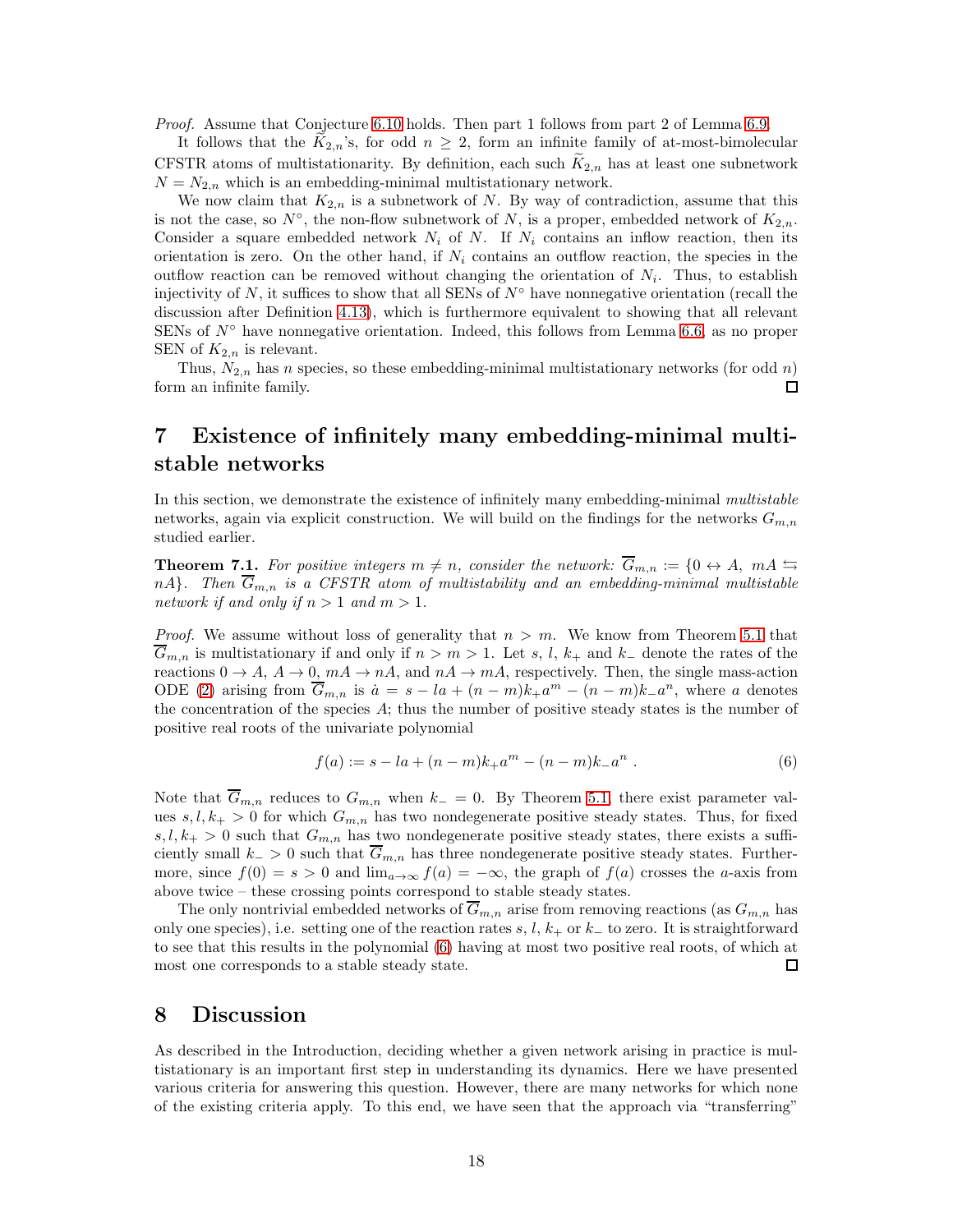multistationarity from one network to a (typically larger) network can be helpful. Nonetheless, we are still far from a complete answer.

Looking forward, we highlight some future directions:

- 1. Future investigations will likely develop additional criteria for deciding multistationarity tailored to networks arising in specific application domains.
- 2. Some networks arising in biology are CFSTRs. Can we use the idea of CFSTR atoms or embedding-minimal multistationary networks to understand such networks that are multistationary? As an example, Fouchet and Regoes analyzed a multistationary CFSTR arising in immunology [\[24\]](#page-20-20); can we enumerate, and then interpret, the multistationary networks embedded in this network? Siegel-Gaskins et al. perfomed a related analysis of small gene regulatory networks [\[42\]](#page-21-13); see also [\[32,](#page-21-9) Remark 3.3].
- 3. We must address computational challenges inherent in enumerating CFSTR atoms and embedding-minimal multistationary networks, and then providing a method for determining whether a given network contains as an embedded network, a CFSTR atom, for instance.

Finally, our true interest is in atoms of multistability, as steady states observed in practice are necessarily stable. Therefore, we need more criteria, guided by networks arising in practice, for when such atoms can be lifted.

## Appendix: properties of the embedded-network relation

Here we prove Proposition [4.3,](#page-8-4) restated here as Proposition 8.2.

<span id="page-18-0"></span>**Lemma 8.1.** Let  $N$  be an embedded network of  $G$ .

- 1. If N is a subnetwork of G, then the stoichiometric subspace of N is a subspace of the stoichiometric subspace of G.
- 2. If N is obtained by removing a set of species of G, then the stoichiometric subspace of N is a projection of the stoichiometric subspace of G.
- 3. The number of complexes in  $N$  is no more than the number of complexes in  $G$ .

*Proof.* The stoichiometric subspace of a network N is  $S_N := \text{span}\{y' - y | y \to y' \in N\}$ . If N is a subnetwork of  $G, \{y'-y | y \to y' \in N\} \subseteq \{y'-y | y \to y' \in G\}$ , and so  $S_N$  is a subspace of  $S_G$ . If  $N$  is obtained by removing a subset of species of  $G$ , the reaction vectors of  $N$  are a projection of the reaction vectors of  $G$ , from which the second assertion follows. As for the third item, if N is a subnetwork of G, then the complexes of N are a subset of the complexes of G. In the case of species removal, every complex in  $N$  is a projection of a complex in  $G$ , so this completes the proof. П

- **Proposition 8.2.** 1. If N is an embedded network of G, the dimension of the stoichiometric subspace of N is less than or equal to the dimension of the stochiometric subspace of  $G$ ,  $\dim(S_N) \leq \dim(S_G)$ .
	- 2. If N is a subnetwork of G, then the deficiency of N is no greater than the deficiency of  $G$ , that is,  $\delta_N \leq \delta_G$ .

Proof. The first assertion is a direction consequence Lemma [8.1.](#page-18-0) For the second item, we need only show that if N is obtained from G by removing one reaction, then  $\delta_N \leq \delta_G$ . In fact, we will show in this case that  $\delta_N \in \{\delta_G, \delta_G - 1\}$ . Suppose that  $N = G \setminus \{y \to y'\}$ , i.e.  $\{y \to y'\}$  is the reaction that is removed from G to obtain N. If  $y' - y$  is in the span of the reaction vectors of N, then  $\dim(S_N) = \dim(S_G)$ , otherwise  $\dim(S_N) = \dim(S_G) - 1$ . Let  $p_N$  and  $p_G$  represent the number of complexes, and let  $l_N$  and  $l_G$  represent the number of linkage classes of N and G, respectively.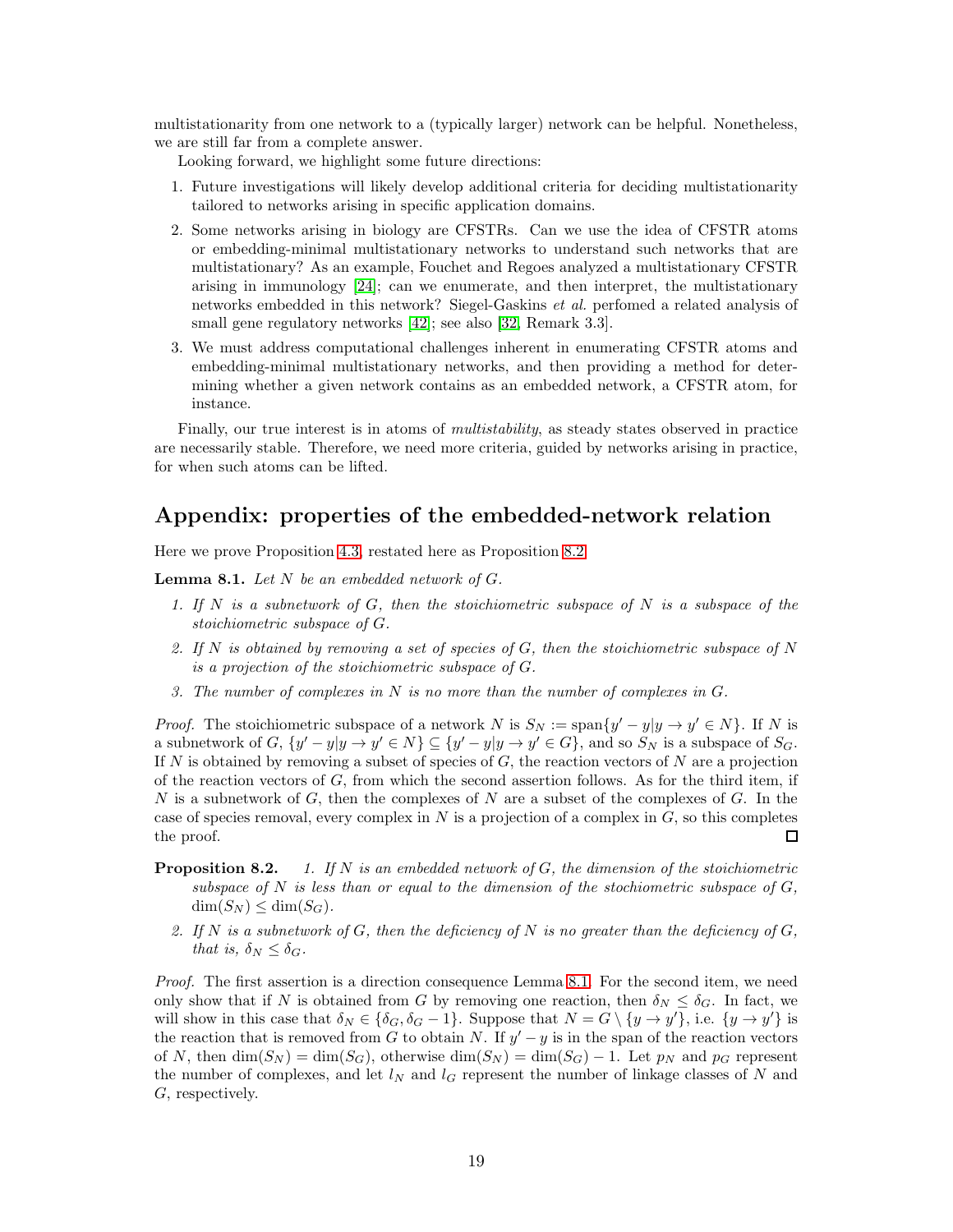Case (i)  $(p_N = p_G - 2)$ : Removing the single reaction  $\{y \to y'\}$  from G results in removing two complexes only if neither  $y$  nor  $y'$  participates in any reaction of  $N$ . In other words, this case occurs only if  $\{y \to y'\}$  is itself a linkage class. Therefore,  $l_N = l_G - 1$ , and the result follows.

Case (ii)  $(p_N = p_G - 1)$ : In this case, either y or y', but not both of them, participates in at least one reaction of N, which implies that  $l_N = l_G$ .

Case (iii)  $(p_N = p_G)$ : In this case, each of y and y' participates in at least one reaction of N. Suppose that removal of  $y \to y'$  from G results in a linkage class of G splitting into two linkage classes of N, so that  $l_N = l_G + 1$ . Then  $\delta_N \in {\delta_G, \delta_G - 1}$ . If removal of  $y \to y'$  from G does not split a linkage class, then  $l_N = l_G$ . Since the linkage class does not split, there exists a set of complexes in N,  $\{y_0, y_1, \ldots y_{m-1}, y_m\}$  where  $y_0 := y$  and  $y_m := y'$  such that either  $y_i \to y_{i+1}$  or  $y_{i+1} \to y_i$  is a reaction in N for all i for which  $0 \le i \le m-1$ . But this implies that the reaction vector  $y' - y$  is a linear combination of the reaction vectors  $\pm (y_i - y_{i+1})$ . Thus,  $\dim(S_N) = \dim(S_G)$ , and so  $\delta_N = \delta_G$ .  $\Box$ 

**Remark 8.3.** Removing a species from a reaction network, even if doing so does not decrease the number of reactions, can cause the deficiency to increase, decrease, or remain the same. For instance, removing species A from  $\{A + B \to 0, A \to 2B\}$  yields the embedded network  ${B \rightarrow 0 \rightarrow 2B}$  and increases the deficiency from 0 to 1. An example in which the deficiency does not change arises by removing A from the reaction  $A \rightarrow B$ ; both have deficiency 0. Finally, removing the species A from the network  $\{A + B \to C \to B \to D \to 2A + B\}$  yields the network  $\{C \leftrightarrows B \leftrightarrows D\}$ , which decreases the deficiency from 1 to 0.

#### Acknowledgements

AS was supported by the NSF (DMS-1312473).

## <span id="page-19-4"></span>References

- [1] David Angeli, Patrick De Leenheer, and Eduardo Sontag. Graph-theoretic characterizations of monotonicity of chemical networks in reaction coordinates. J. Math. Biol., 61(4):581–616, 2010.
- <span id="page-19-5"></span><span id="page-19-3"></span>[2] Murad Banaji. Monotonicity in chemical reaction systems. Dyn. Syst., 24(1):1–30, 2009.
- [3] Murad Banaji and Gheorghe Craciun. Graph-theoretic criteria for injectivity and unique equilibria in general chemical reaction systems.  $Adv.$  Appl. Math.,  $44(2):168-184$ ,  $2010$ .
- <span id="page-19-6"></span>[4] Murad Banaji and Janusz Mierczyński. Global convergence in systems of differential equations arising from chemical reaction networks. J. Differential Equations, 254(3):1359–1374, 2013.
- <span id="page-19-1"></span>[5] Murad Banaji and Casian Pantea. Some results on injectivity and multistationarity in chemical reaction networks. preprint, http://arXiv.org/abs/1309.6771, 2013.
- <span id="page-19-7"></span>[6] C. Conradi and M. Mincheva. Graph-theoretic analysis of multistationarity using degree theory. preprint, http://arxiv.org/abs/1411.2896, 2014.
- <span id="page-19-8"></span>[7] Carsten Conradi, Dietrich Flockerzi, Jörg Raisch, and Jörg Stelling. Subnetwork analysis reveals dynamic features of complex (bio)chemical networks. Proc. Natl. Acad. Sci. USA, 104(49):19175–19180, 2007.
- <span id="page-19-2"></span>[8] G. Craciun, L. Garcia-Puente, and F. Sottile. Some geometrical aspects of control points for toric patches. In M Dæhlen, M S Floater, T Lyche, J-L Merrien, K Morken, and L L Schumaker, editors, Mathematical Methods for Curves and Surfaces, volume 5862 of Lecture Notes in Comput. Sci., pages 111–135, Heidelberg, 2010. Springer.
- <span id="page-19-0"></span>[9] Gheorghe Craciun and Martin Feinberg. Multiple equilibria in complex chemical reaction networks. I. The injectivity property. SIAM J. Appl. Math., 65(5):1526–1546, 2005.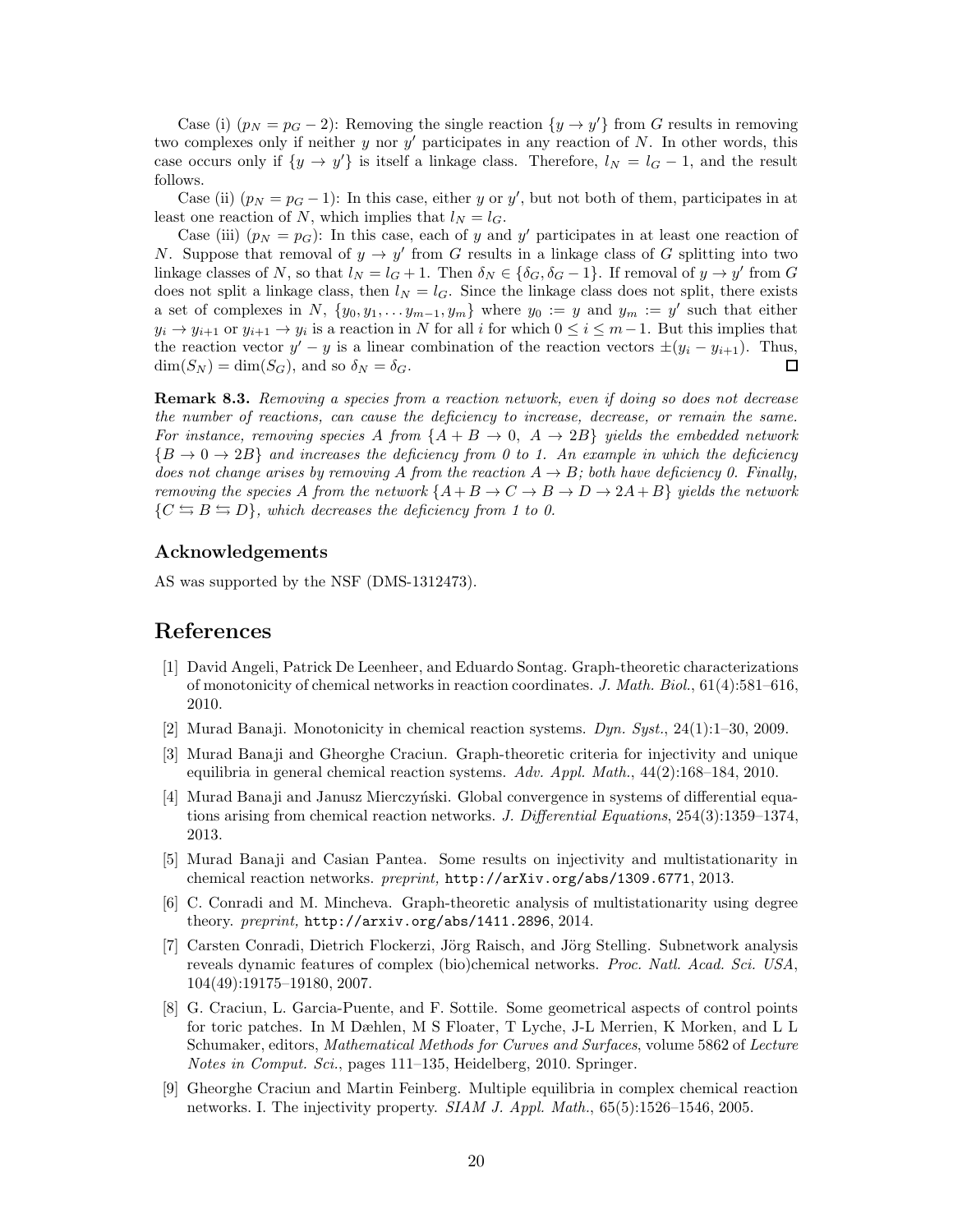- <span id="page-20-7"></span>[10] Gheorghe Craciun and Martin Feinberg. Multiple equilibria in complex chemical reaction networks: extensions to entrapped species models. IEE Proceedings-Systems Biology, 153:179–186, 2006.
- <span id="page-20-9"></span><span id="page-20-8"></span>[11] Gheorghe Craciun and Martin Feinberg. Multiple equilibria in complex chemical reaction networks. II. The species-reaction graph. SIAM J. Appl. Math.,  $66(4):1321-1338, 2006$ .
- [12] Gheorghe Craciun and Martin Feinberg. Multiple equilibria in complex chemical reaction networks: Semiopen mass action systems. SIAM J. Appl. Math., 70(6):1859–1877, 2010.
- <span id="page-20-13"></span>[13] Gheorghe Craciun, Casian Pantea, and Eduardo Sontag. Graph-theoretic characterizations of multistability and monotonicity for biochemical reaction networks, pages 63–72. Springer, 2011.
- <span id="page-20-16"></span>[14] Pete Donnell and Murad Banaji. Local and global stability of equilibria for a class of chemical reaction networks.  $SIAM J. Appl. Dyn. Syst., 12(2):899-920, 2013.$
- <span id="page-20-15"></span>[15] Pete Donnell, Murad Banaji, Anca Marginean, and Casian Pantea. CoNtRol: an open source framework for the analysis of chemical reaction networks. *Bioinformatics*, page to appear, 2014.
- <span id="page-20-6"></span><span id="page-20-3"></span>[16] Phillipp Ellison. The advanced deficiency algorithm and its applications to mechanism discrimination. PhD thesis, University of Rochester, 1998.
- <span id="page-20-2"></span>[17] Phillipp Ellison, Martin Feinberg, Haixia Ji, and Daniel Knight. Chemical Reaction Network Toolbox, 2011. Available at <http://www.crnt.osu.edu/CRNTWin>.
- [18] Martin Feinberg. Complex balancing in general kinetic systems. Arch. Rational Mech. Anal., 49(3):187–194, 1972.
- <span id="page-20-0"></span>[19] Martin Feinberg. Chemical reaction network structure and the stability of complex isothermal reactors I. The deficiency zero and deficiency one theorems. Chem. Eng. Sci., 42(10):2229–2268, 1987.
- <span id="page-20-4"></span>[20] Martin Feinberg. Multiple steady states for chemical reaction networks of deficiency one. Arch. Rational Mech. Anal., 132(4):371–406, 1995.
- <span id="page-20-17"></span><span id="page-20-11"></span>[21] E. Feliu and C. Wiuf. Preclusion of switch behavior in reaction networks with mass-action kinetics. Appl. Math. Comput., 219:1449–1467, 2012.
- [22] Elisenda Feliu. Injectivity, multiple zeros, and multistationarity in reaction networks. preprint, http://arXiv.org/abs/1407.2955, 2014.
- <span id="page-20-1"></span>[23] Elisenda Feliu and Carsten Wiuf. Simplifying biochemical models with intermediate species. J. R. Soc. Interface, 10(87), 2013.
- <span id="page-20-20"></span>[24] David Fouchet and Roland Regoes. A population dynamics analysis of the interaction between adaptive regulatory T cells and antigen presenting cells. PLoS ONE, 3(5):e2306, 05 2008.
- <span id="page-20-10"></span>[25] G. Gnacadja. A Jacobian criterion for the simultaneous injectivity on positive variables of linearly parameterized polynomials maps. Linear Algebra Appl., 437:612–622, 2012.
- <span id="page-20-19"></span>[26] Peter Grassberger. On phase transitions in Schlögl's second model. Zeitschrift für Physik B Condensed Matter, 47(4):365–374, 1982.
- <span id="page-20-12"></span>[27] J. William Helton, Igor Klep, and Raul Gomez. Determinant expansions of signed matrices and of certain Jacobians. SIAM J. Matrix Anal. Appl., 31(2):732–754, 2009.
- <span id="page-20-14"></span>[28] A. Ivanova. Conditions for uniqueness of stationary state of kinetic systems related to structural scheme of reactions. Kinet. Katal., 20:1019–1023, 1979.
- <span id="page-20-5"></span>[29] Haixia Ji. Uniqueness of Equilibria for Complex Chemical Reaction Networks. PhD thesis, Ohio State University, 2011.
- <span id="page-20-18"></span>[30] Badal Joshi. Complete characterization by multistationarity of fully open networks with one non-flow reaction. Applied Mathematics and Computation, 219:6931–6945, 2013.